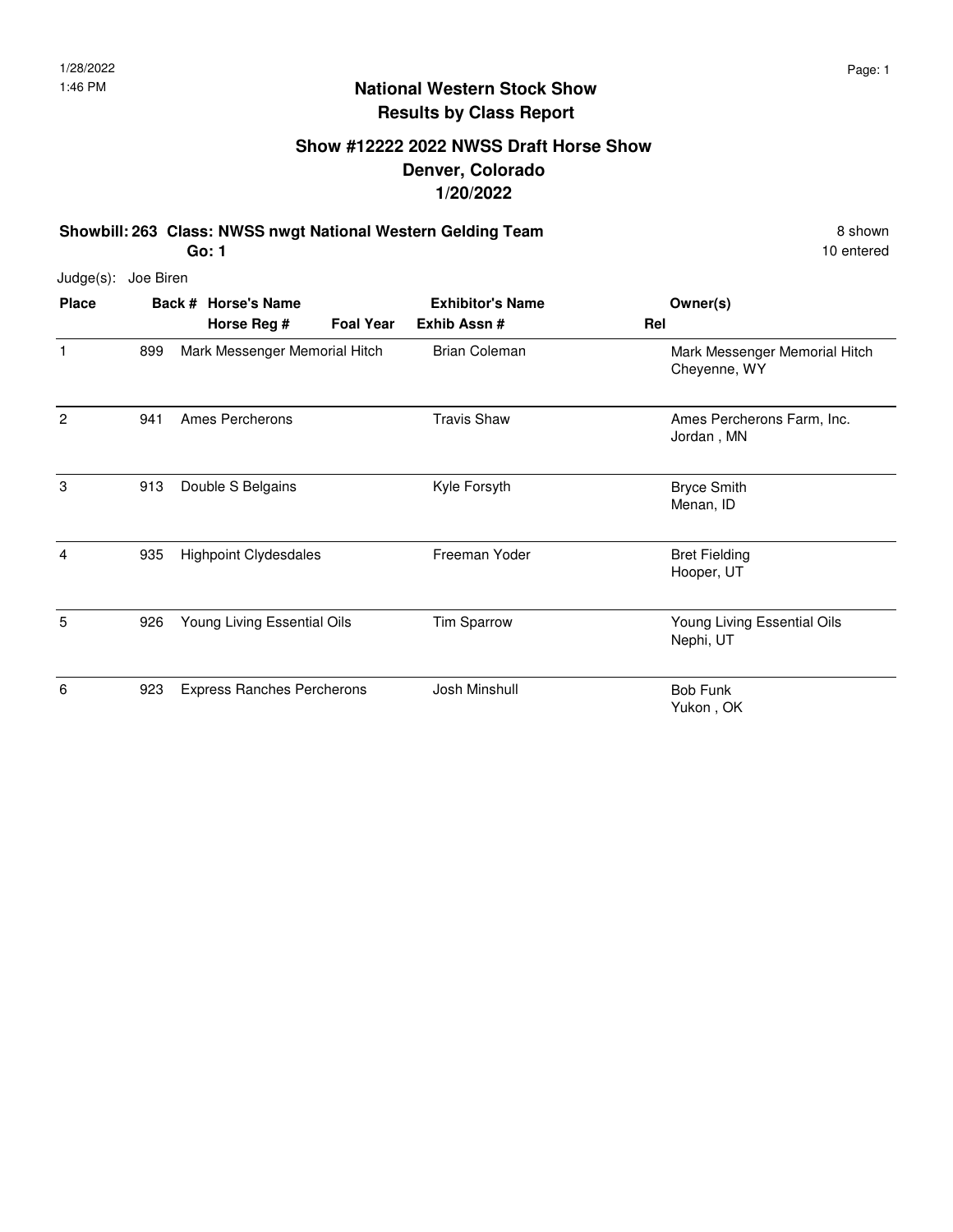#### **Show #12222 2022 NWSS Draft Horse Show Denver, Colorado 1/20/2022**

**Showbill: 264 Class: NWSS nwmt National Western Mare Team 10 shown 10 shown 10 shown Go: 1**

11 entered

Judge(s): Joe Biren **Back # Horse's Name Place Owner(s) Horse Reg # Exhib Assn # Foal Year Rel Exhibitor's Name** 1 Z Westcliffe, CO Enos Yoder 918 Yoder Hay Company **Enos Yoder** 2 Blue Ribbon Days 939 Blue Ribbon Days Dean Woodbury Farmington, MO 3 925 Ace High Farms **David & Adelina Warffeli** Lamar, NE Ace High Farms 4 Dennis Clark 900 Clark Family Orchards Inc Dennis Clark Palisade , CO 5 Gayle Gerein 943 Johnson Belgians Zephrin Larivier Unity, SK 6 Z Fort Lupton, CO Bryan Olson 917 Tired Boots Stables Bryan Olson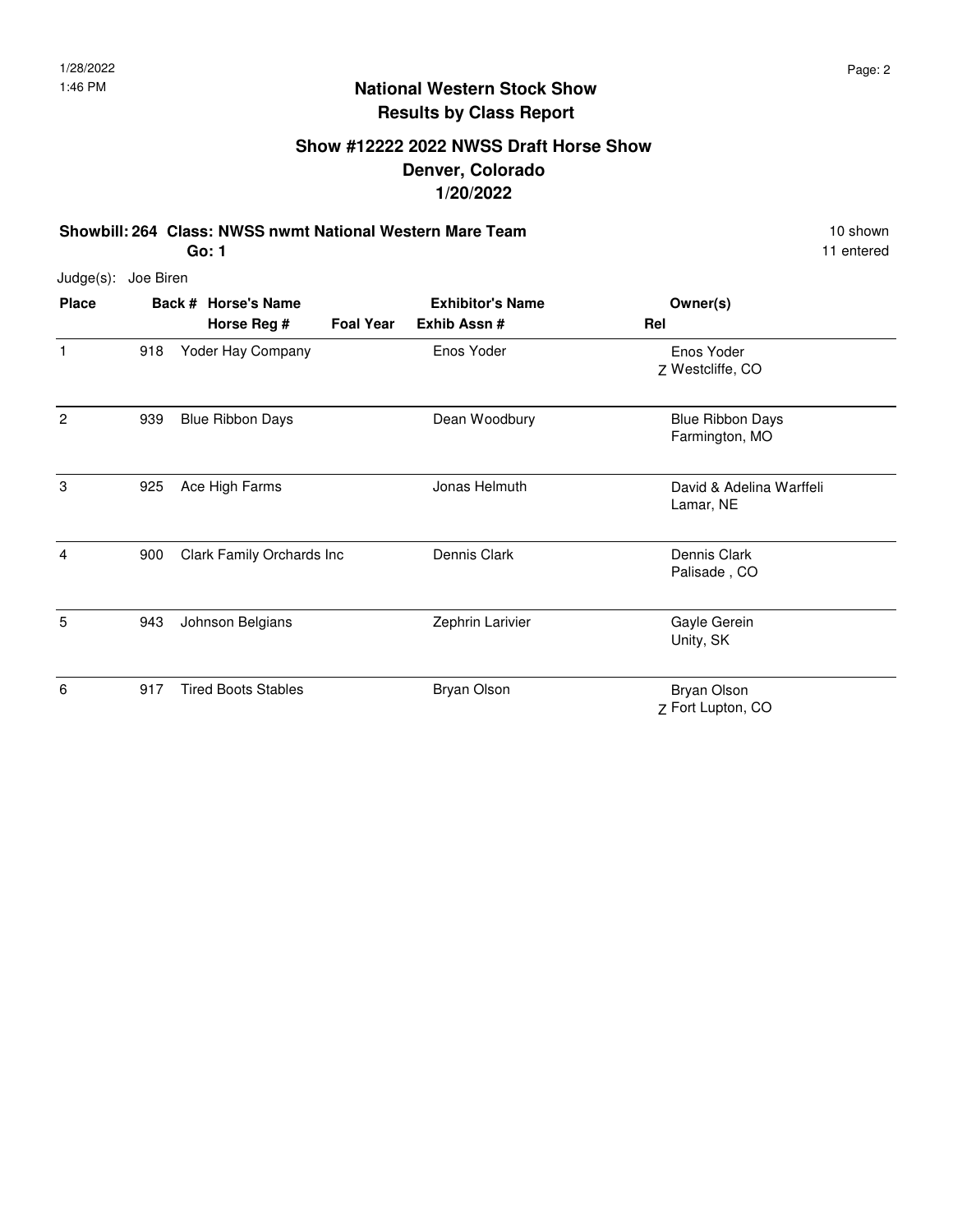#### **Show #12222 2022 NWSS Draft Horse Show Denver, Colorado 1/20/2022**

**Showbill: 265 Class: NWSS nw4hgh National Western 4-Horse Gelding Hitch** 11 shown **Go: 1**

| $Judge(s)$ :   | Joe Biren |                                   |                  |                         |                                                                  |
|----------------|-----------|-----------------------------------|------------------|-------------------------|------------------------------------------------------------------|
| <b>Place</b>   |           | Back # Horse's Name               |                  | <b>Exhibitor's Name</b> | Owner(s)                                                         |
|                |           | Horse Reg #                       | <b>Foal Year</b> | Exhib Assn#             | Rel                                                              |
| $\mathbf{1}$   | 926       | Young Living Essential Oils       |                  | Tim Sparrow             | Young Living Essential Oils<br>Nephi, UT                         |
| $\overline{2}$ | 899       | Mark Messenger Memorial Hitch     |                  | <b>Brian Coleman</b>    | Mark Messenger Memorial Hitch<br>Cheyenne, WY                    |
| 3              | 913       | Double S Belgains                 |                  | Kyle Forsyth            | <b>Bryce Smith</b><br>Menan, ID                                  |
| 4              | 929       | Jackson Fork Ranch                |                  | Ross Honsberger         | Jackson Fork Ranch<br>Perchersons LLC<br>Little Jackson Hole, WY |
| 5              | 923       | <b>Express Ranches Percherons</b> |                  | Josh Minshull           | <b>Bob Funk</b><br>Yukon, OK                                     |
| 6              | 935       | <b>Highpoint Clydesdales</b>      |                  | Freeman Yoder           | <b>Bret Fielding</b><br>Hooper, UT                               |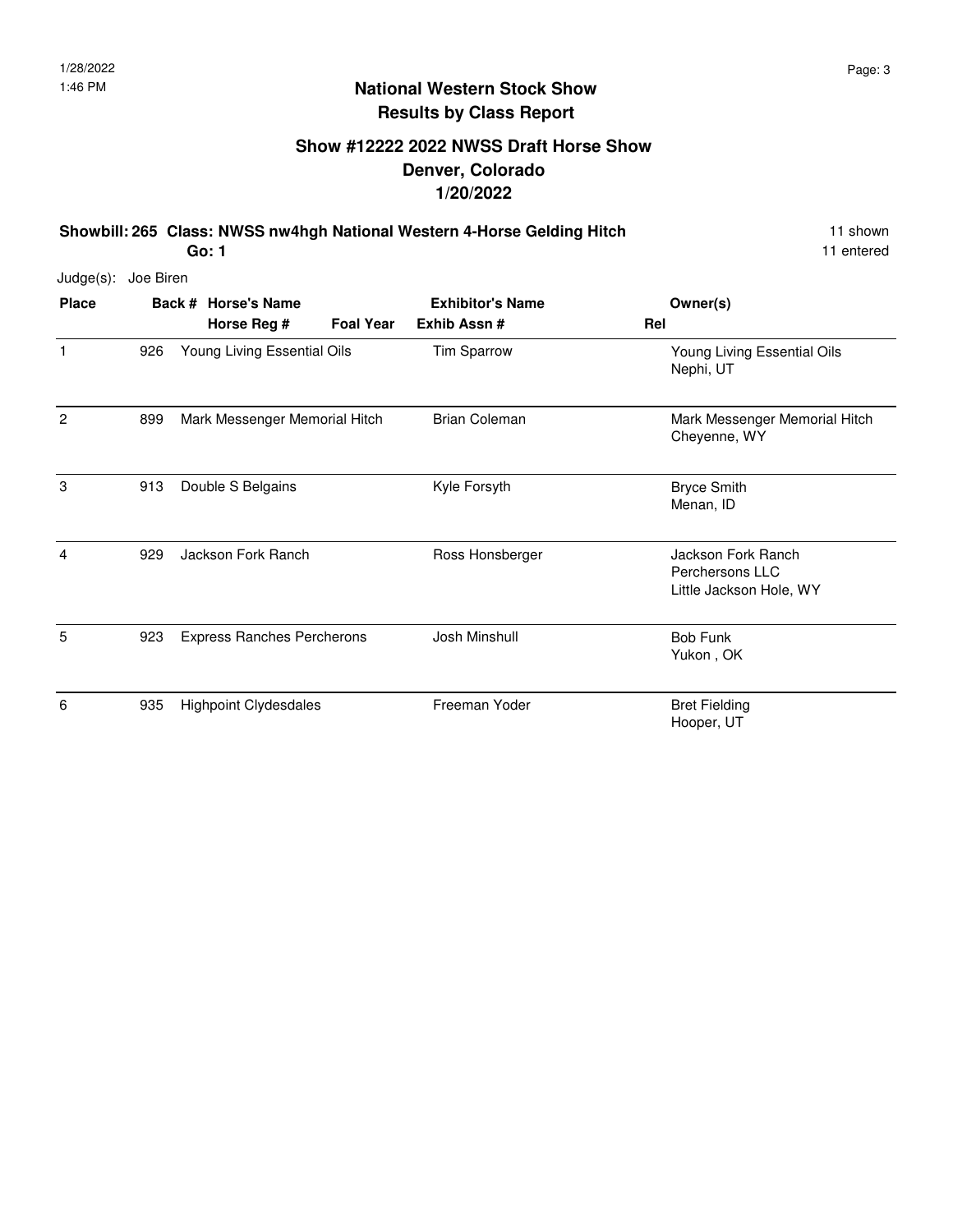#### **Show #12222 2022 NWSS Draft Horse Show Denver, Colorado 1/20/2022**

**Showbill: 266 Class: NWSS nwmuh National Western Mare Unicorn Hitch** 8 shown **Go: 1**

| $Judge(s)$ : | Joe Biren |                              |                  |                         |                                           |
|--------------|-----------|------------------------------|------------------|-------------------------|-------------------------------------------|
| <b>Place</b> |           | Back # Horse's Name          |                  | <b>Exhibitor's Name</b> | Owner(s)                                  |
|              |           | Horse Reg #                  | <b>Foal Year</b> | Exhib Assn #            | Rel                                       |
| $\mathbf{1}$ | 939       | <b>Blue Ribbon Days</b>      |                  | Dean Woodbury           | <b>Blue Ribbon Days</b><br>Farmington, MO |
| 2            | 918       | Yoder Hay Company            |                  | Enos Yoder              | Enos Yoder<br>Z Westcliffe, CO            |
| 3            | 925       | Ace High Farms               |                  | Jonas Helmuth           | David & Adelina Warffeli<br>Lamar, NE     |
| 4            | 900       | Clark Family Orchards Inc    |                  | Dennis Clark            | Dennis Clark<br>Palisade, CO              |
| 5            | 917       | <b>Tired Boots Stables</b>   |                  | <b>Bryan Olson</b>      | Bryan Olson<br>Z Fort Lupton, CO          |
| 6            | 904       | Flintstone Gravel & Trucking |                  | LeRoy Detweiler         | Ted & Terry Pratt                         |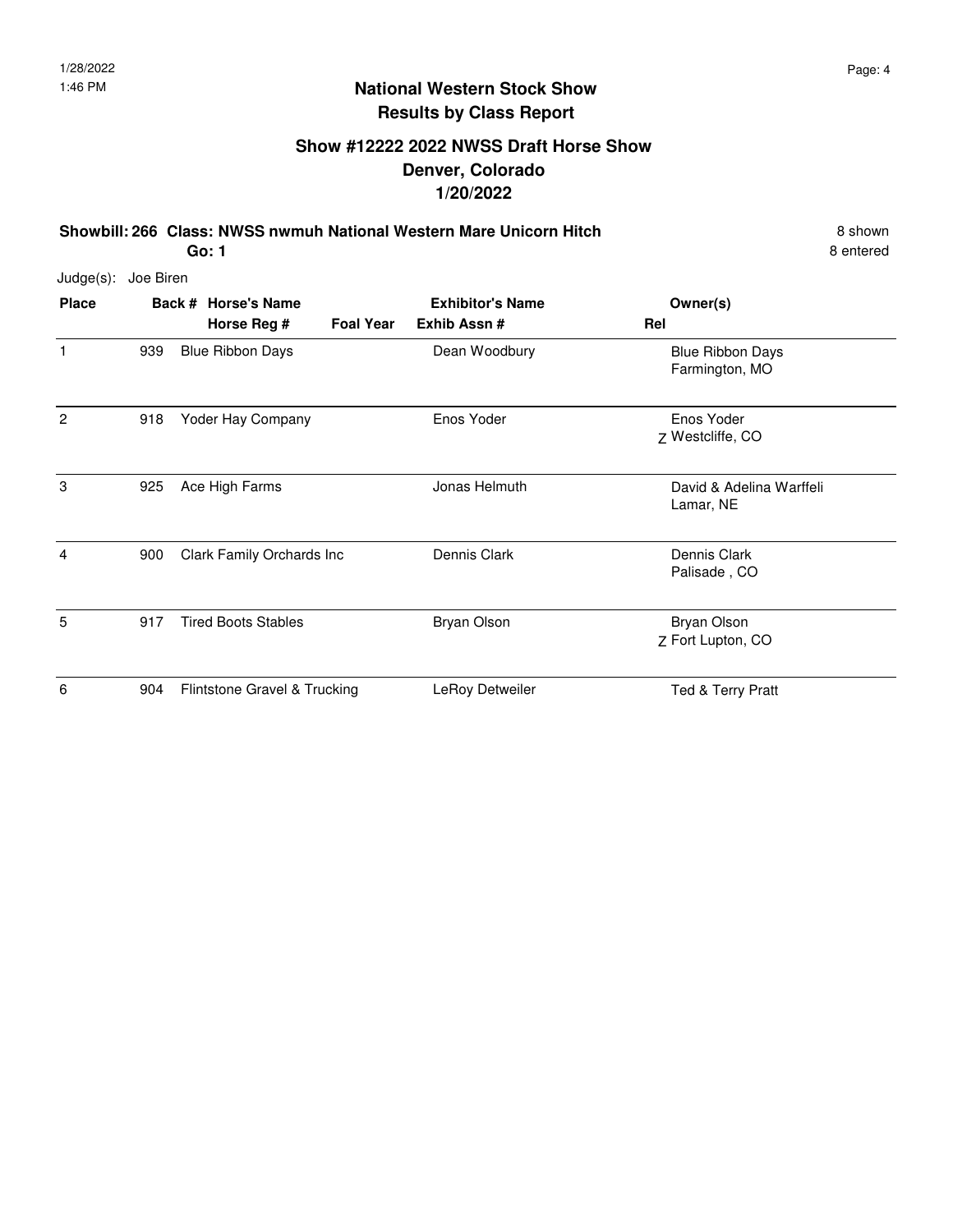## **Show #12222 2022 NWSS Draft Horse Show Denver, Colorado 1/21/2022**

#### **Showbill: 267 Class: NWSS nwdys National Western Draft Yearling Stallions** 2 shown **Go: 1**

2 entered

Judge(s): Joe Biren

| <b>Place</b>   |     | Back # Horse's Name   |                  | <b>Exhibitor's Name</b> | Owner(s)                              |
|----------------|-----|-----------------------|------------------|-------------------------|---------------------------------------|
|                |     | Horse Reg #           | <b>Foal Year</b> | Exhib Assn #            | Rel                                   |
|                | 944 | Starcastle King James |                  | Norman Yoder            | Mackenzie Shires, LLC<br>Longmont, CO |
| $\overline{2}$ | 902 | Flintstone's Chip     |                  | Tony Knecht             | Ted & Terry Pratt                     |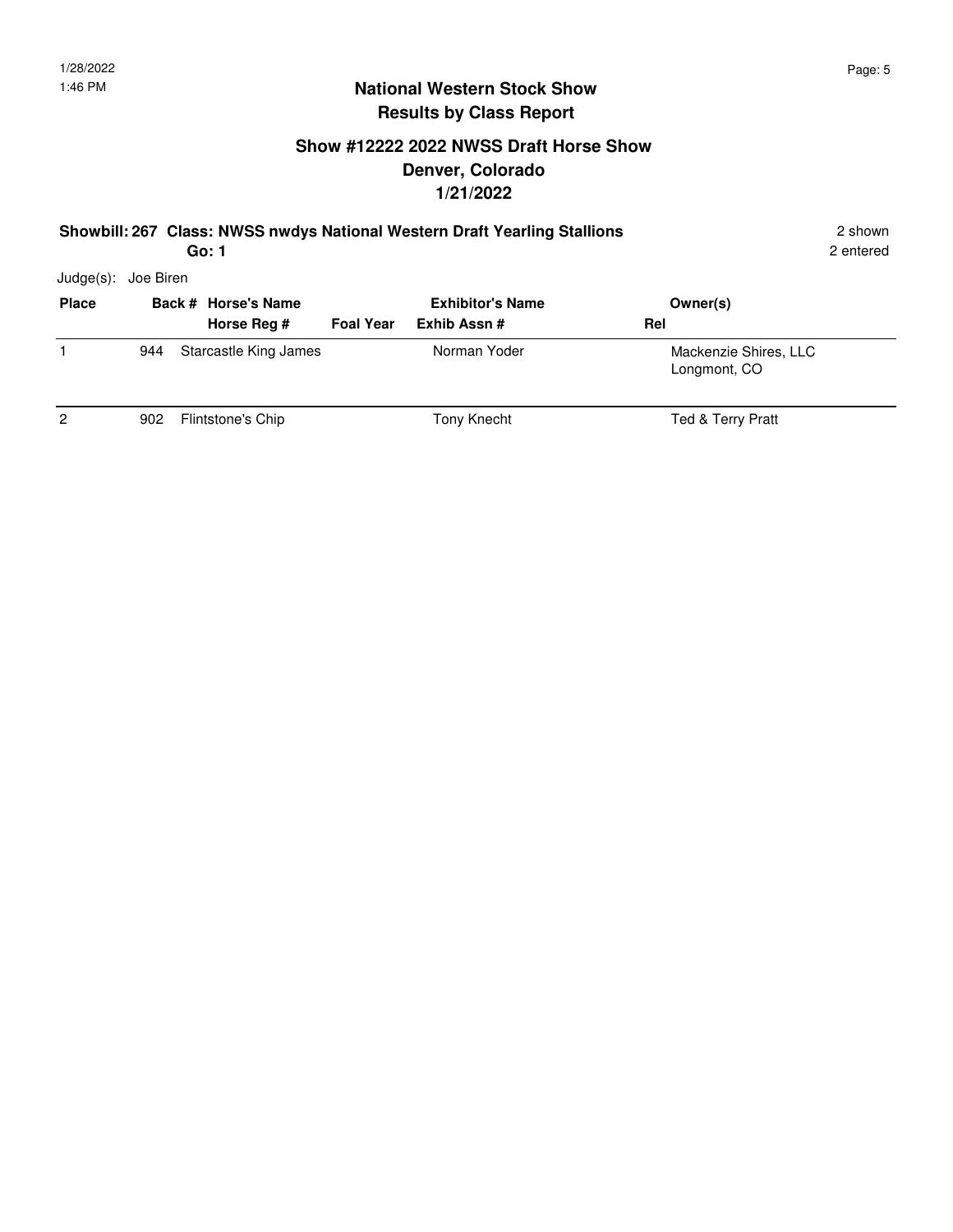## **Show #12222 2022 NWSS Draft Horse Show Denver, Colorado 1/21/2022**

#### **Showbill: 269 Class: NWSS nwd3os National Western Draft 3 Years And Older Stallions** 1 shown **Go: 1**

1 entered

Judge(s): Joe Biren

| <b>Place</b> | Back # Horse's Name<br>Horse Rea # | <b>Foal Year</b> | <b>Exhibitor's Name</b><br>Exhib Assn # | Owner(s)<br>Rel             |
|--------------|------------------------------------|------------------|-----------------------------------------|-----------------------------|
|              | 931<br>Legend                      |                  | Freeman Yoder                           | Freeman Yoder<br>Hooper, UT |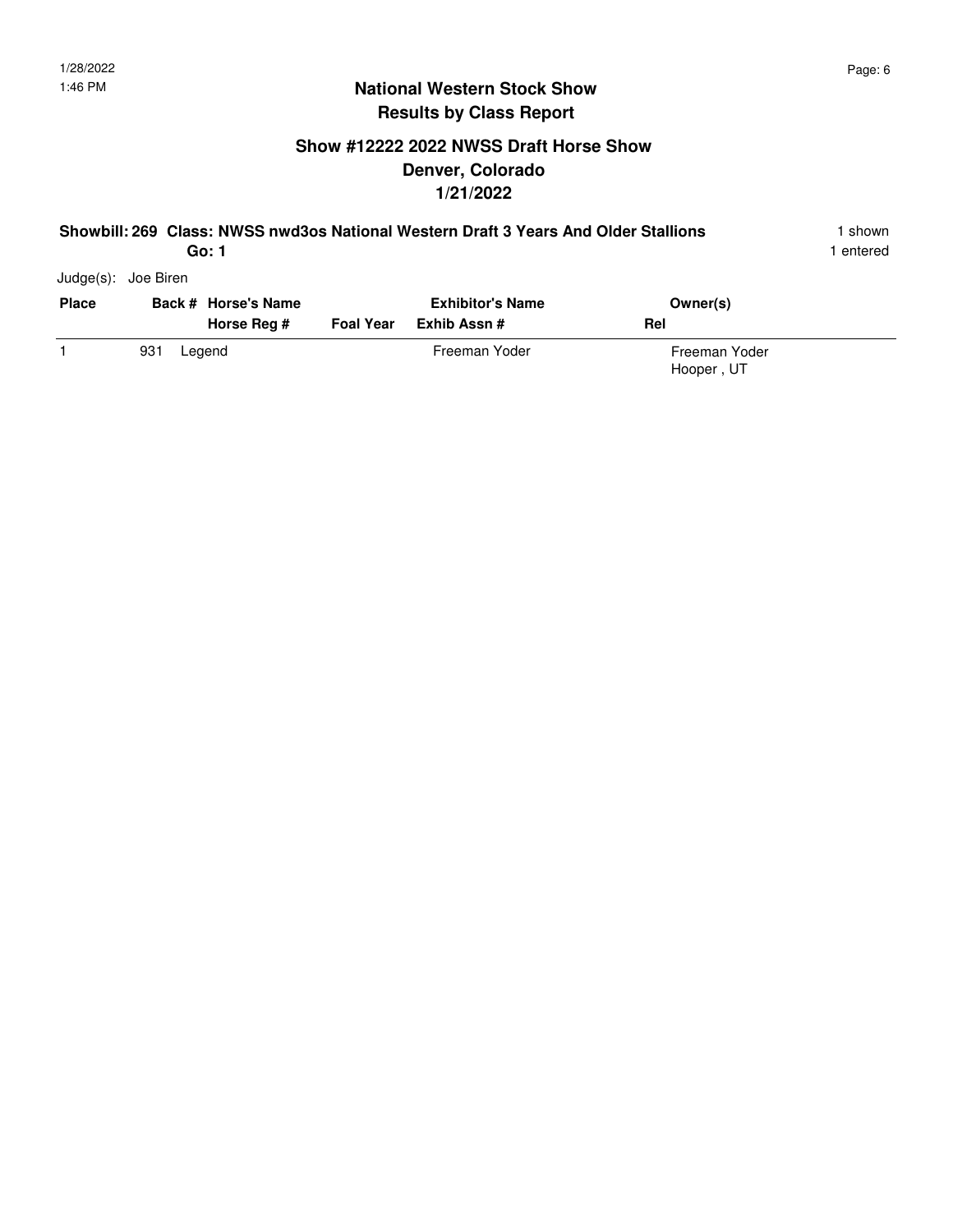## **Show #12222 2022 NWSS Draft Horse Show Denver, Colorado 1/21/2022**

#### **Showbill: 270 Class: NWSS nwdym National Westersn Draft Yearling Mares** 1 Shown 1 shown **Go: 1**

| <b>Place</b> |     | Back # Horse's Name<br>Horse Reg # | <b>Exhibitor's Name</b><br>Foal Year Exhib Assn # | Owner(s)<br>Rel   |
|--------------|-----|------------------------------------|---------------------------------------------------|-------------------|
|              | 903 | Flintstone's Ginger                | Tony Knecht                                       | Ted & Terry Pratt |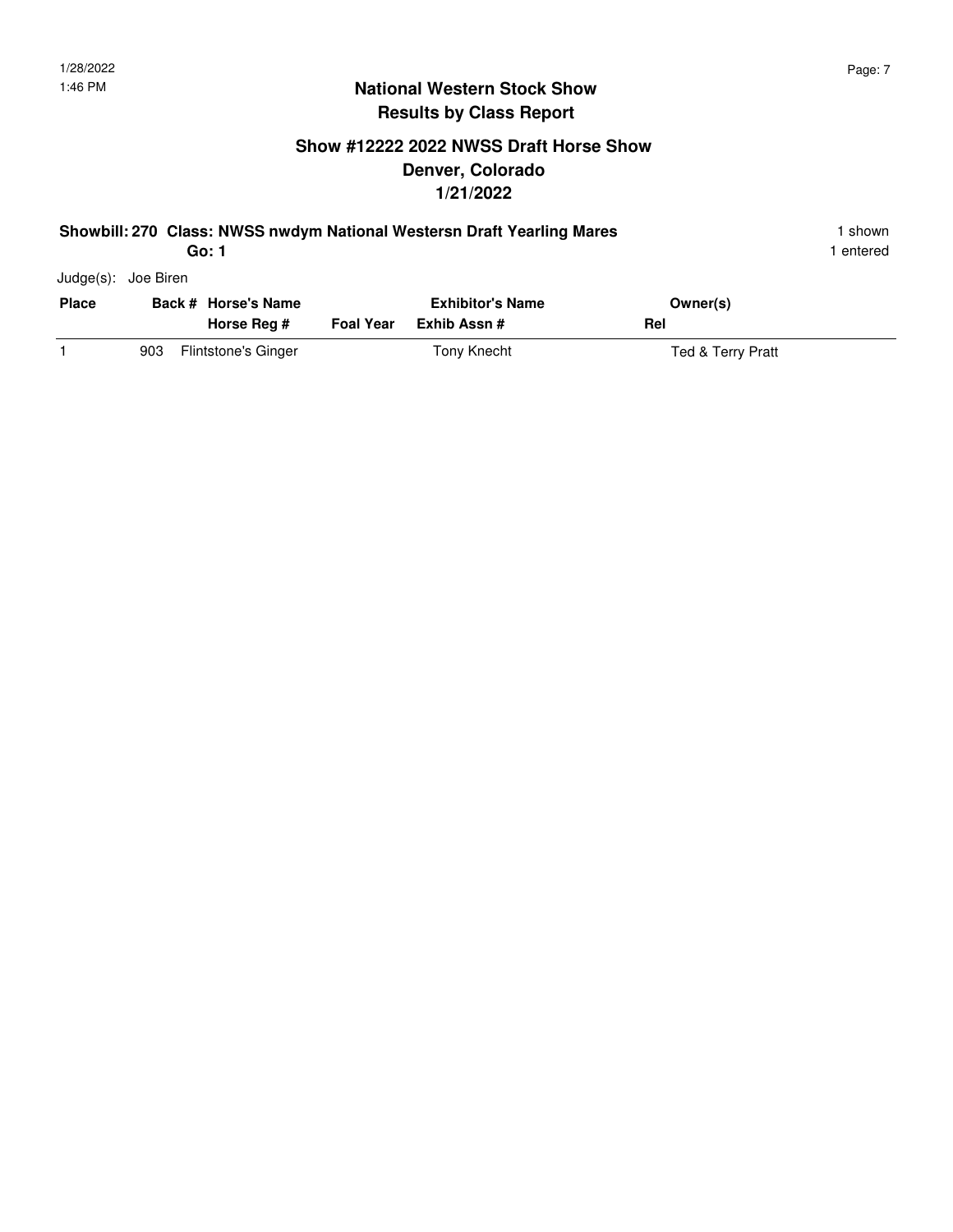## **Show #12222 2022 NWSS Draft Horse Show Denver, Colorado 1/21/2022**

#### **Showbill: 271 Class: NWSS nwd2m National Western Draft Two Year Old Mares** 2 shown **Go: 1**

2 entered

Judge(s): Joe Biren

| <b>Place</b>   |     | Back # Horse's Name<br>Horse Reg #<br><b>Foal Year</b> | <b>Exhibitor's Name</b><br>Exhib Assn # | Owner(s)<br>Rel                       |
|----------------|-----|--------------------------------------------------------|-----------------------------------------|---------------------------------------|
|                | 945 | MacKenzie Martha Jane                                  | Norman Yoder                            | Mackenzie Shires, LLC<br>Longmont, CO |
| $\overline{2}$ | 916 | <b>Tired Boots Louisa</b>                              | Bryan Olson                             | Bryan Olson<br>Fort Lupton, CO        |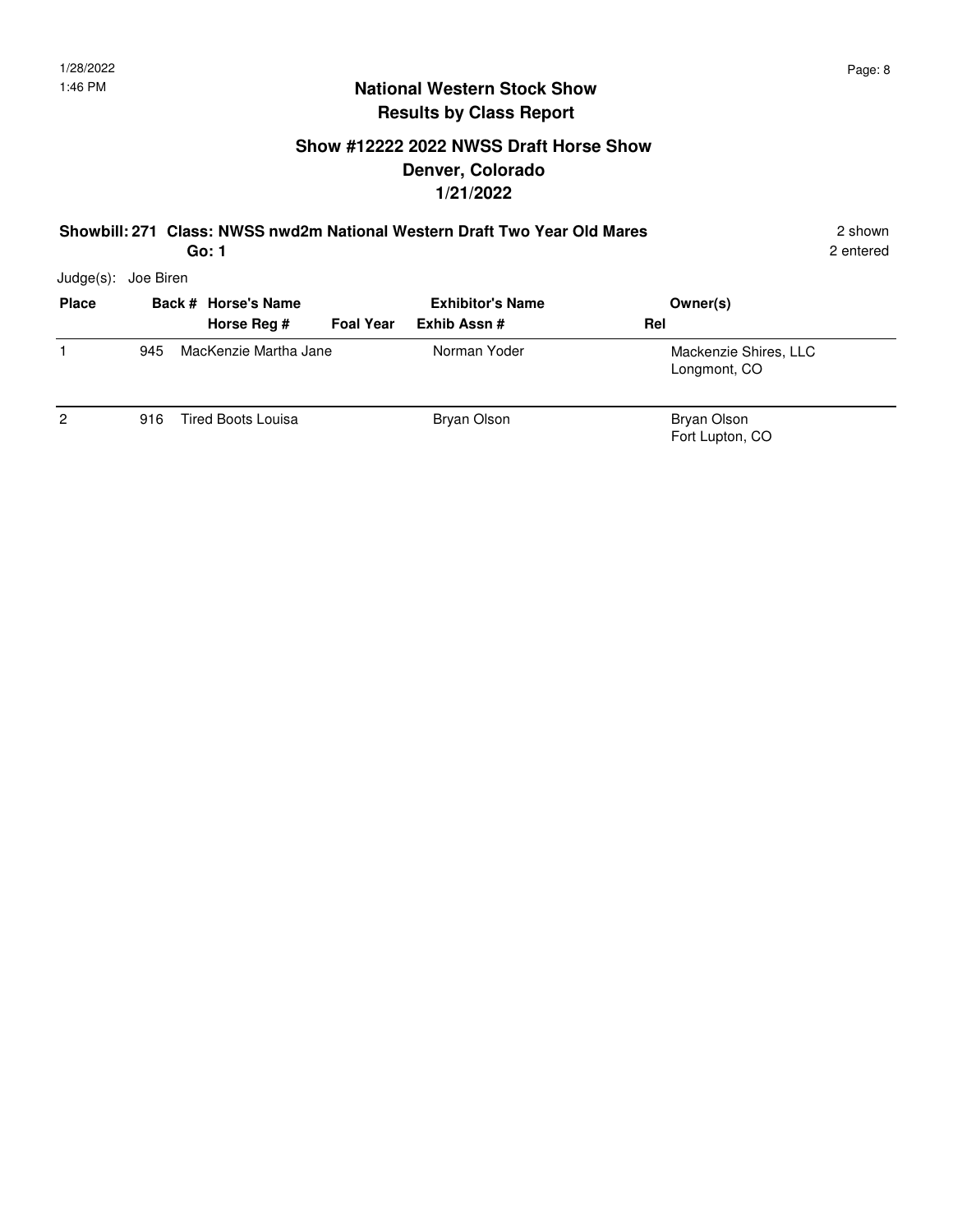#### **Show #12222 2022 NWSS Draft Horse Show Denver, Colorado 1/21/2022**

**Showbill: 272 Class: NWSS nwd3m National Western Draft Three Year Old Mares** 2 shown

2 entered

Judge(s): Joe Biren

| <b>Place</b> |     | Back # Horse's Name<br>Horse Reg # | <b>Foal Year</b> | <b>Exhibitor's Name</b><br>Exhib Assn# | Owner(s)<br>Rel                                                                                           |
|--------------|-----|------------------------------------|------------------|----------------------------------------|-----------------------------------------------------------------------------------------------------------|
|              | 949 | Hidden Wy's Lamborghini            |                  | Enos Yoder                             | Enos Yoder<br>7 Westcliffe, CO<br>Unknown - Horse Owner<br>Unknown - Horse Owner<br>Unknown - Horse Owner |
| 2            | 946 | MacKenzie Birdie                   |                  | Norman Yoder                           | Mackenzie Shires, LLC                                                                                     |

**Go: 1**

Longmont, CO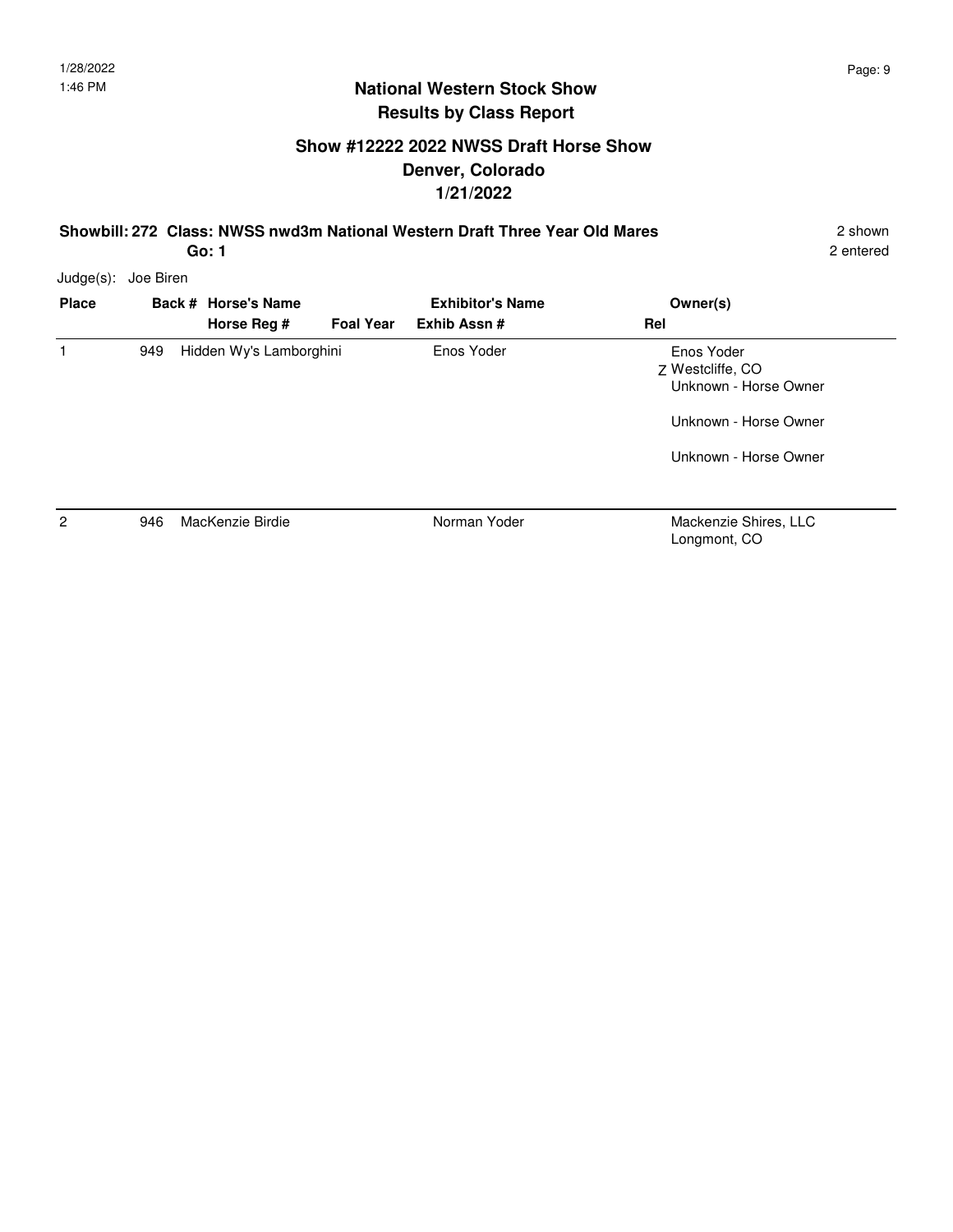### **Show #12222 2022 NWSS Draft Horse Show Denver, Colorado 1/21/2022**

#### **Showbill: 273 Class: NWSS nwd4om National Western Draft 4 And Older Mares** 8 Shown 8 shown **Go: 1**

9 entered

Judge(s): Joe Biren

| Place | Back # Horse's Name | <b>Exhibitor's Name</b> | Owner(s) |  |
|-------|---------------------|-------------------------|----------|--|
|       | Horse Reg #         | Foal Year Exhib Assn #  | Rel      |  |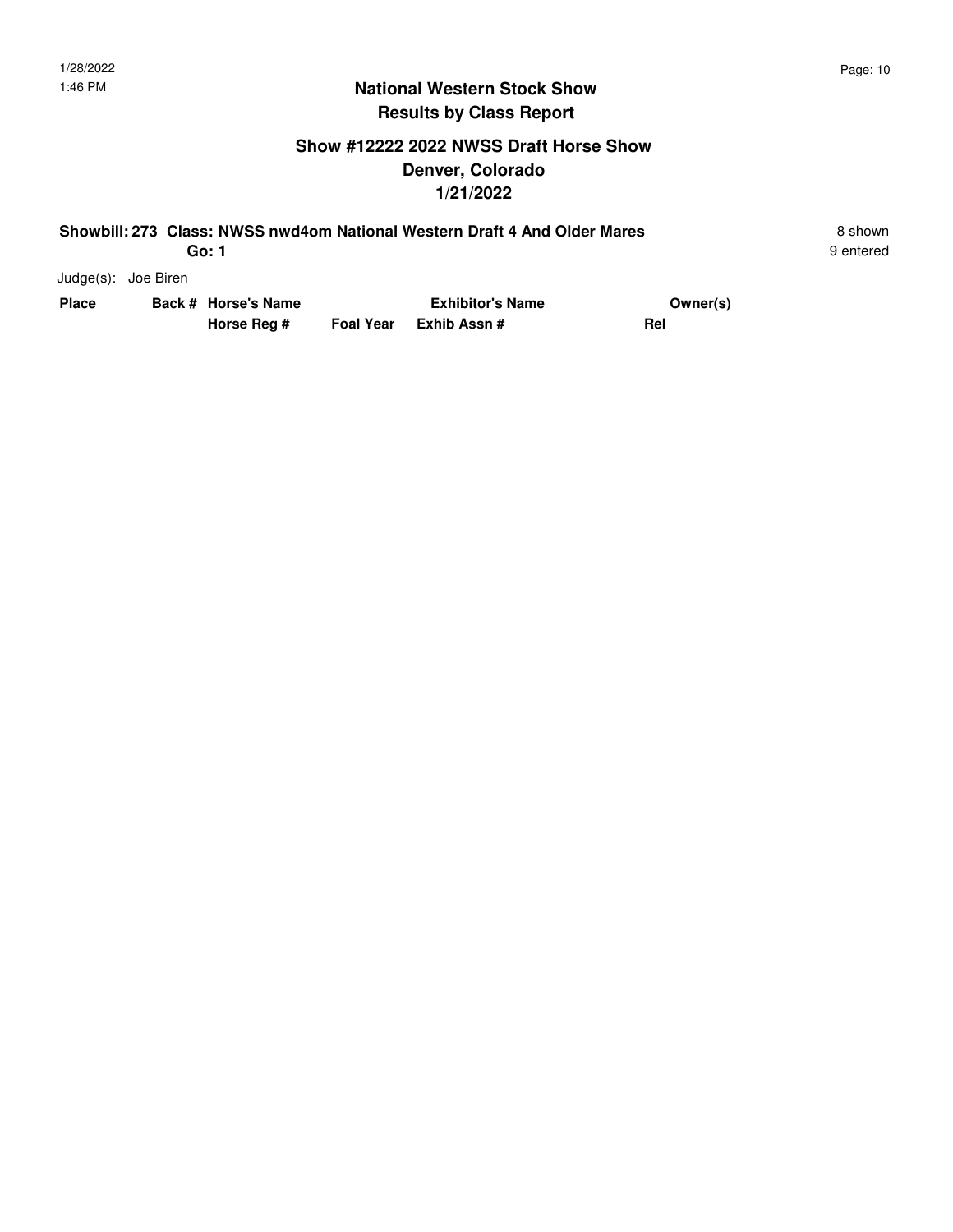## **Show #12222 2022 NWSS Draft Horse Show Denver, Colorado 1/21/2022**

#### **Showbill: 274 Class: NWSS nwd3g National Western Draft 3 Year Old Gelding** 1 shown 1 shown

1 entered

Judge(s): Joe Biren

| <b>Place</b> | Back # Horse's Name |                       | <b>Exhibitor's Name</b> |               | Owner(s)                           |  |
|--------------|---------------------|-----------------------|-------------------------|---------------|------------------------------------|--|
|              |                     | Horse Reg #           | <b>Foal Year</b>        | Exhib Assn #  | Rel                                |  |
|              | 932                 | Willow Way Troubadour |                         | Freeman Yoder | <b>Bret Fielding</b><br>Hooper, UT |  |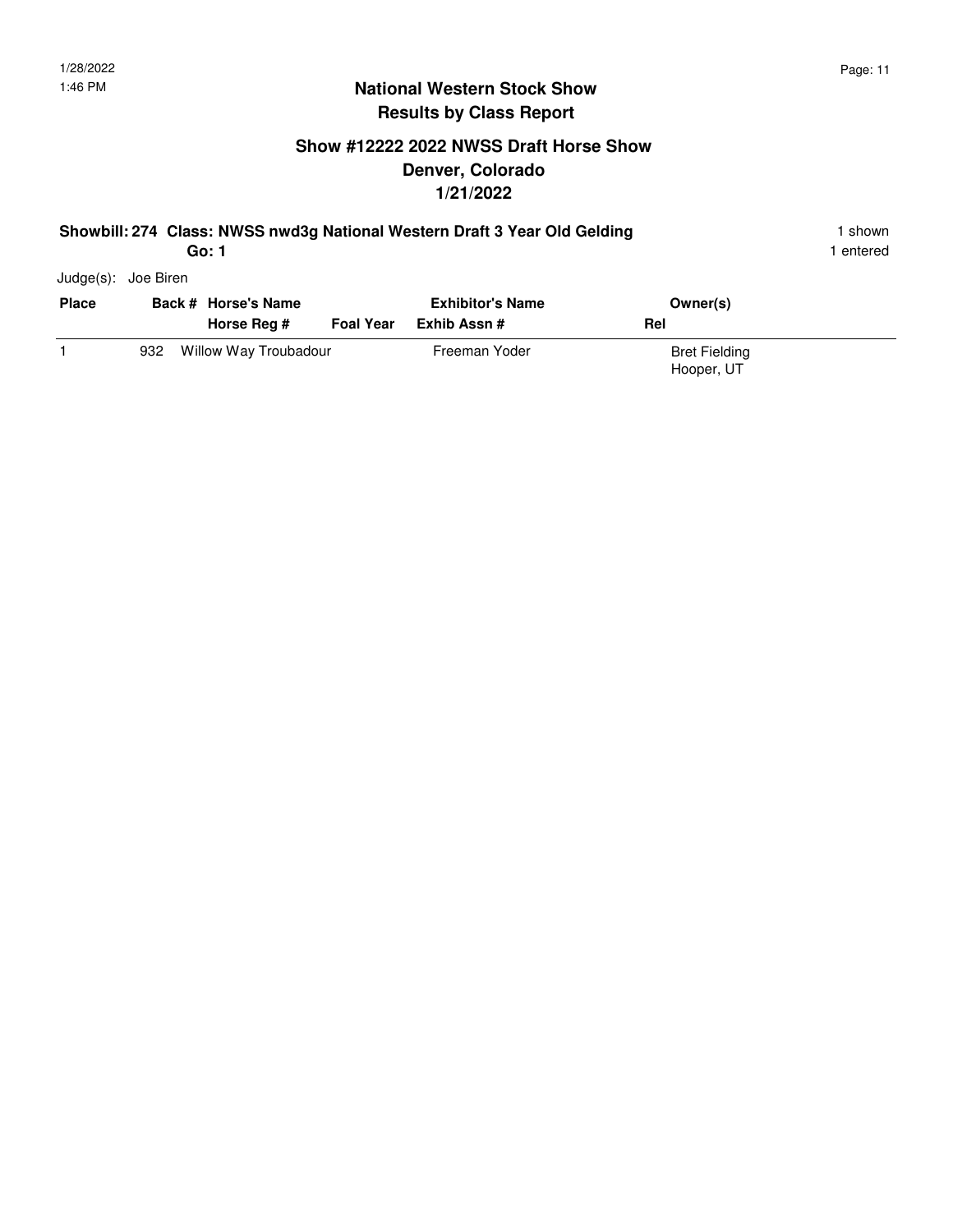#### **Show #12222 2022 NWSS Draft Horse Show Denver, Colorado 1/21/2022**

#### **Showbill: 275 Class: NWSS nwd4og National Western Draft Four Year Old And Older Gel** 6 shown **Go: 1**

8 entered

Judge(s): Joe Biren

| Place | Back # Horse's Name |             | <b>Exhibitor's Name</b> | Owner(s) |
|-------|---------------------|-------------|-------------------------|----------|
|       |                     | Horse Reg # | Foal Year Exhib Assn #  | Rel      |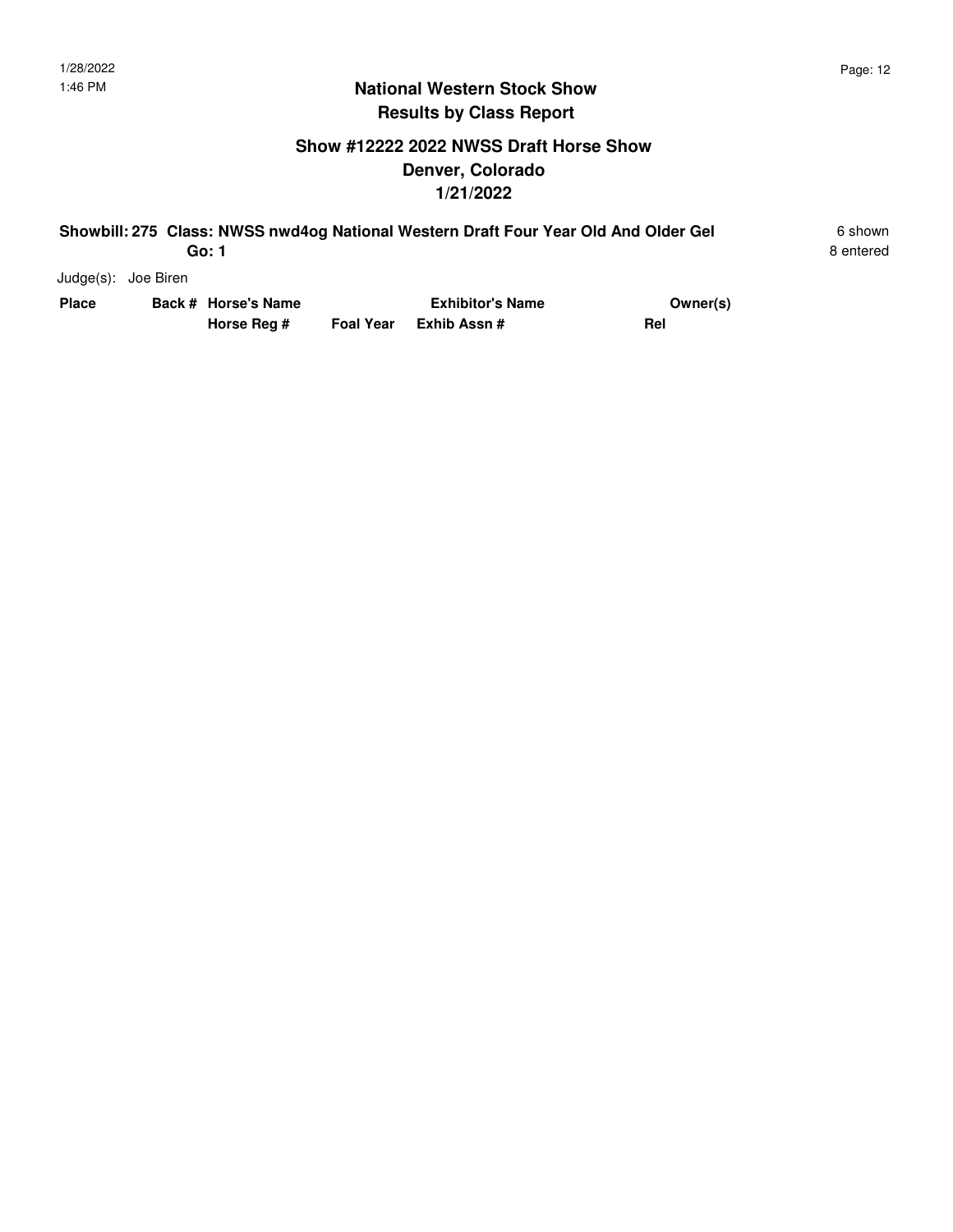## **Show #12222 2022 NWSS Draft Horse Show Denver, Colorado 1/21/2022**

**Showbill: 277 Class: NWSS nwdy18 National Western Draft Youth Showmanship 15-18** 7 shown **Go: 1**

| Judge(s):      | Joe Biren |      |                                   |                  |                         |                                         |  |
|----------------|-----------|------|-----------------------------------|------------------|-------------------------|-----------------------------------------|--|
| <b>Place</b>   |           |      | Back # Horse's Name               |                  | <b>Exhibitor's Name</b> | Owner(s)                                |  |
|                |           |      | Horse Reg #                       | <b>Foal Year</b> | Exhib Assn #            | Rel                                     |  |
| $\mathbf{1}$   | 963       | Mike |                                   |                  | Jaylon Hershberger      |                                         |  |
| $\overline{2}$ | 942       |      | Weeping Meadow Alaina             |                  | Gayle Gerein            | Gayle Gerein<br>Z Unity, SK             |  |
| 3              | 923       |      | <b>Express Ranches Percherons</b> |                  | Dayona Minshull         | <b>Bob Funk</b><br>Yukon, OK            |  |
| 4              | 950       |      | Marshall                          |                  | Allie Hussey            | <b>Brenda Grant</b><br>North Platte, NE |  |
| 5              | 806       | Duke |                                   |                  | Owen Anderson           |                                         |  |
| 6              | 930       |      | Spring                            |                  | <b>Colton Becker</b>    | Colton Becker<br>Z Atlantic, IA         |  |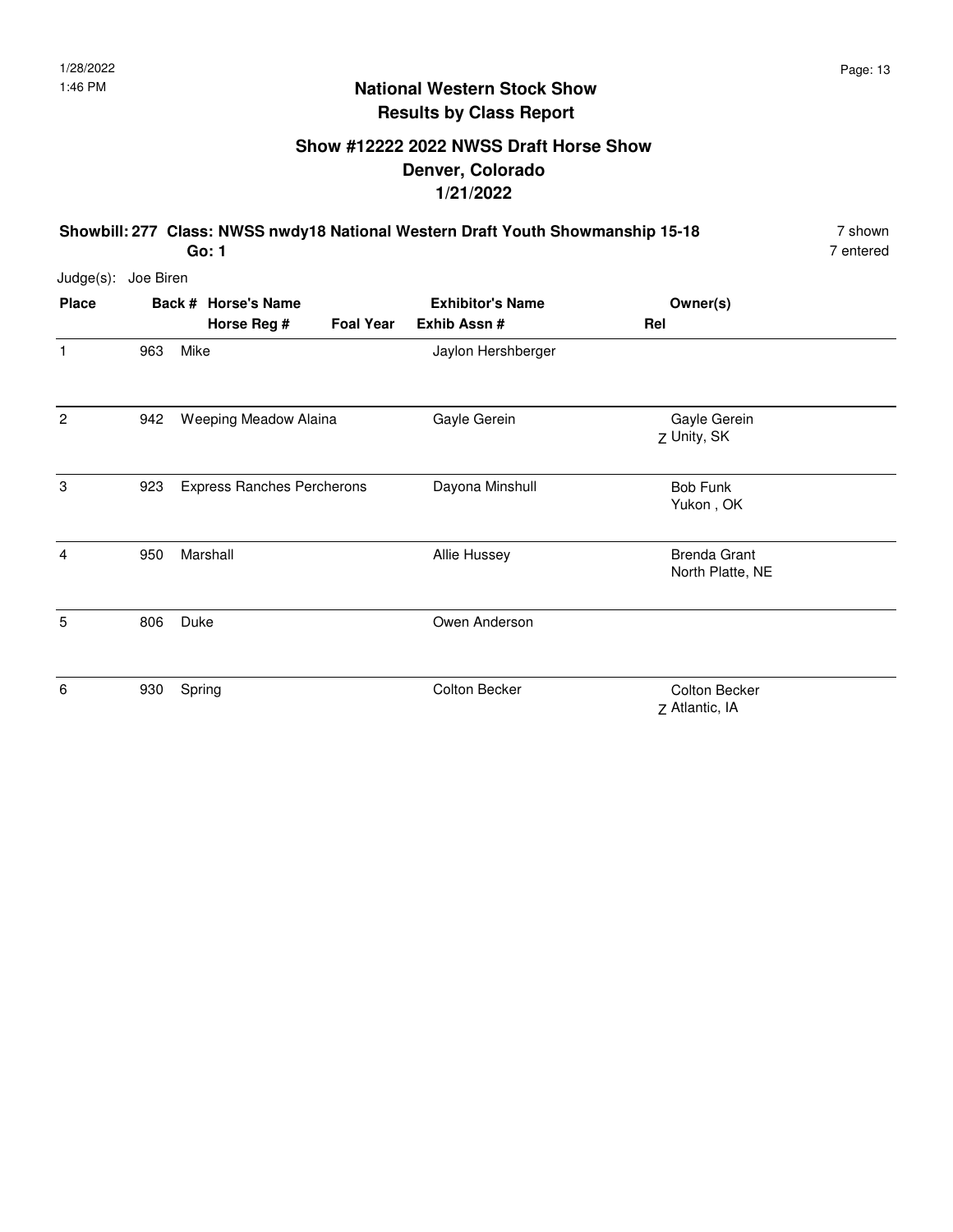## **Show #12222 2022 NWSS Draft Horse Show Denver, Colorado 1/21/2022**

**Showbill: 289 Class: NWSS nwdmls National Western Draft/Mule Team Log Skid Race** 22 shown

22 entered

Judge(s): Andrew Stalheim

| <b>Place</b>   |     | Back # Horse's Name          |                  | <b>Exhibitor's Name</b> | Owner(s)                                |
|----------------|-----|------------------------------|------------------|-------------------------|-----------------------------------------|
|                |     | Horse Reg #                  | <b>Foal Year</b> | Exhib Assn #            | Rel                                     |
| $\mathbf{1}$   | 874 | Howie & Striker              |                  | Greg Kearns             | Greg Kearns<br>Z Franktown, CO          |
| $\overline{2}$ | 889 | Blake & Leo                  |                  | Gary Reiber             | Gary Reiber<br>Z Hudson, CO             |
| 3              | 895 | Lange's Clyde's - Roy & Eric |                  | Darrell Hill            | Leslie Lange<br>Greeley, CO             |
| $\overline{4}$ | 879 | Cash & Cole                  |                  | <b>JC McDonald</b>      | Joe Buzzitta<br>Commerce City, CO       |
| 5              | 892 | Edge & Tundra                |                  | <b>Steve Beitz</b>      | <b>Steve Beitz</b><br>Z Wellingston, CO |
| 6              | 884 | Finnegan & Henry             |                  | Darin Henry             | Darin Henry<br>Z Windsor, CO            |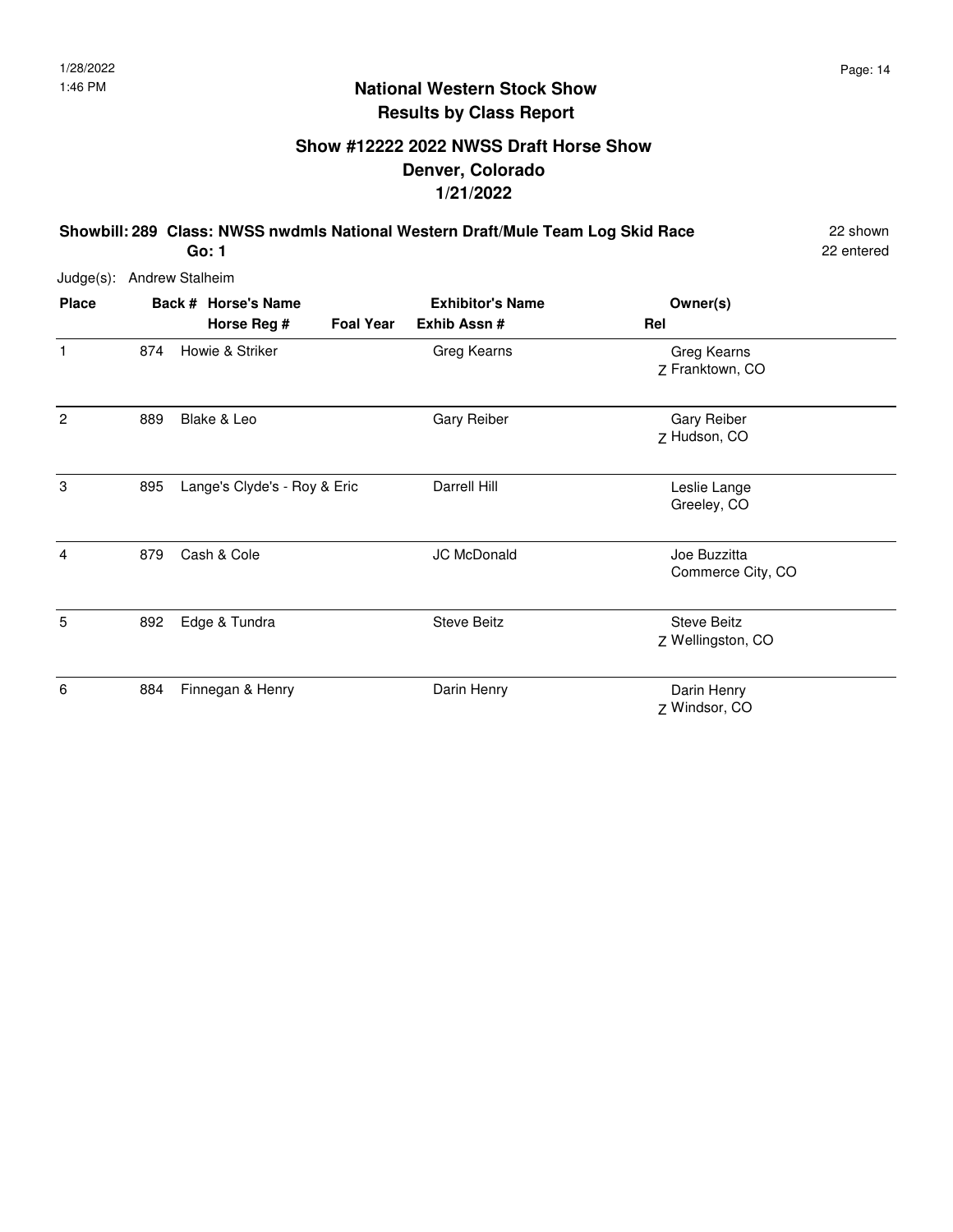## **Show #12222 2022 NWSS Draft Horse Show Denver, Colorado 1/21/2022**

**Showbill: 290 Class: NWSS nwat National Western Amateur Team** 9 Shown 9 shown

17 entered

Judge(s): Andrew Stalheim

| <b>Place</b>   |     | Back # Horse's Name        |                  | <b>Exhibitor's Name</b> | Owner(s)                                |
|----------------|-----|----------------------------|------------------|-------------------------|-----------------------------------------|
|                |     | Horse Reg #                | <b>Foal Year</b> | Exhib Assn #            | Rel                                     |
| 1              | 918 | Yoder Hay Company          |                  | Leon Yoder              | Enos Yoder<br>Westcliffe, CO            |
| $\overline{c}$ | 936 | <b>Unhitched Ranch</b>     |                  | <b>Harley Schwartz</b>  | Unhitched Ranch<br>Colton, CA           |
| 3              | 917 | <b>Tired Boots Stables</b> |                  | Nichie Drieth           | <b>Bryan Olson</b><br>Fort Lupton, CO   |
| 4              | 884 | Finnegan & Henry           |                  | Darin Henry             | Darin Henry<br>Z Windsor, CO            |
| 5              | 880 | Gibb & Spence              |                  | <b>Jeff Sparks</b>      | <b>Jeff Sparks</b><br>Z Bennett, CO     |
| 6              | 894 | Johnny & June              |                  | Shiloh Moore            | <b>Matt Clover</b><br>Virginia City, MT |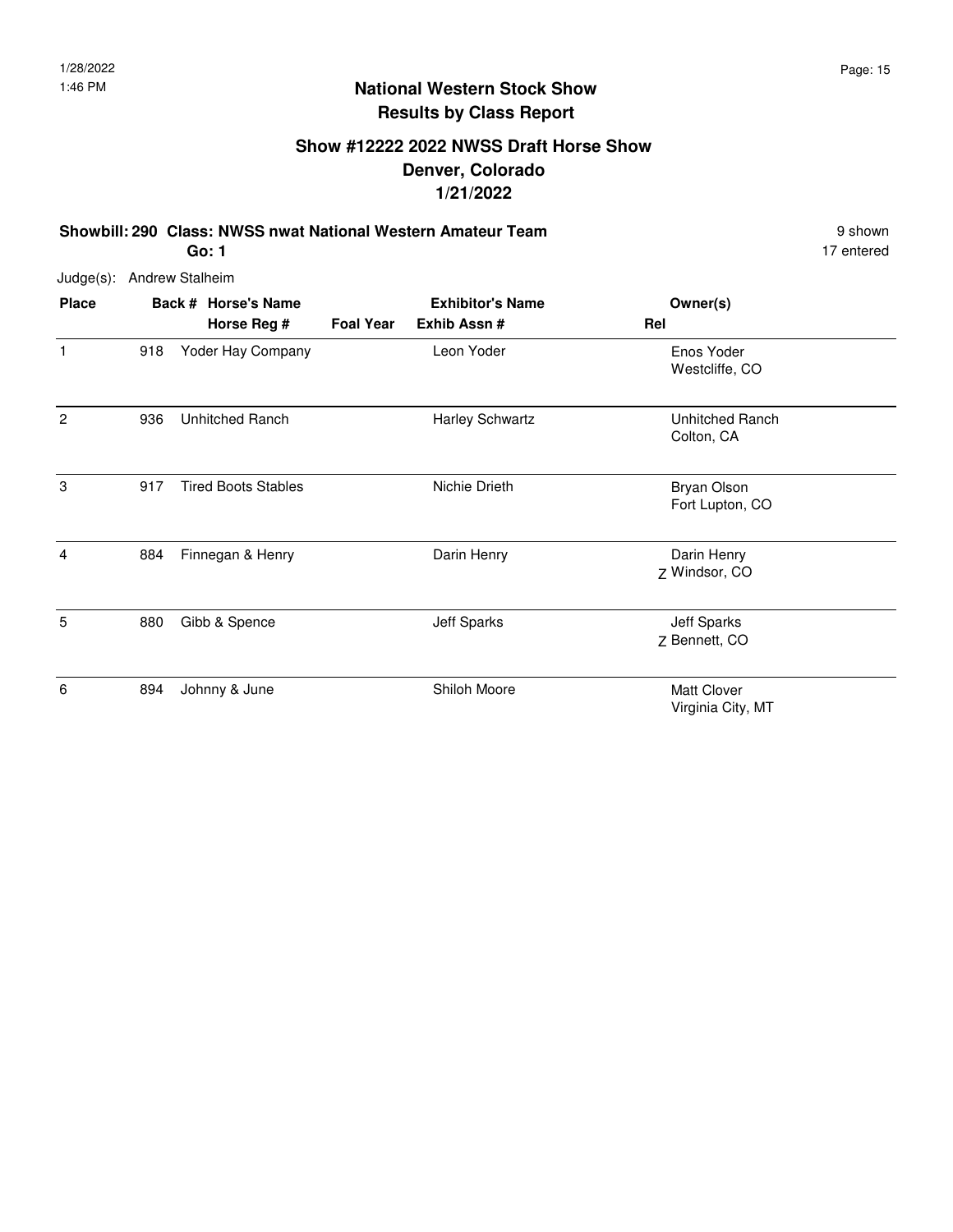## **Show #12222 2022 NWSS Draft Horse Show Denver, Colorado 1/21/2022**

**Showbill: 292 Class: NWSS nwguh National Western Gelding Unicorn Hitch** 7 shown 7 shown **Go: 1**

| Judge(s):    | Joe Biren |                                    |                  |                                        |                                               |
|--------------|-----------|------------------------------------|------------------|----------------------------------------|-----------------------------------------------|
| <b>Place</b> |           | Back # Horse's Name<br>Horse Reg # | <b>Foal Year</b> | <b>Exhibitor's Name</b><br>Exhib Assn# | Owner(s)<br>Rel                               |
| 1            | 923       | <b>Express Ranches Percherons</b>  |                  | Loren Mast                             | <b>Bob Funk</b><br>Yukon, OK                  |
| 2            | 941       | Ames Percherons                    |                  | <b>Travis Shaw</b>                     | Ames Percherons Farm, Inc.<br>Jordan, MN      |
| 3            | 899       | Mark Messenger Memorial Hitch      |                  | <b>Brian Coleman</b>                   | Mark Messenger Memorial Hitch<br>Cheyenne, WY |
| 4            | 935       | <b>Highpoint Clydesdales</b>       |                  | Freeman Yoder                          | <b>Bret Fielding</b><br>Hooper, UT            |
| 5            | 926       | Young Living Essential Oils        |                  | Jamie Schubert                         | Young Living Essential Oils<br>Nephi, UT      |
| 6            | 943       | Johnson Belgians                   |                  | Zephrin Larivier                       | Gayle Gerein<br>Unity, SK                     |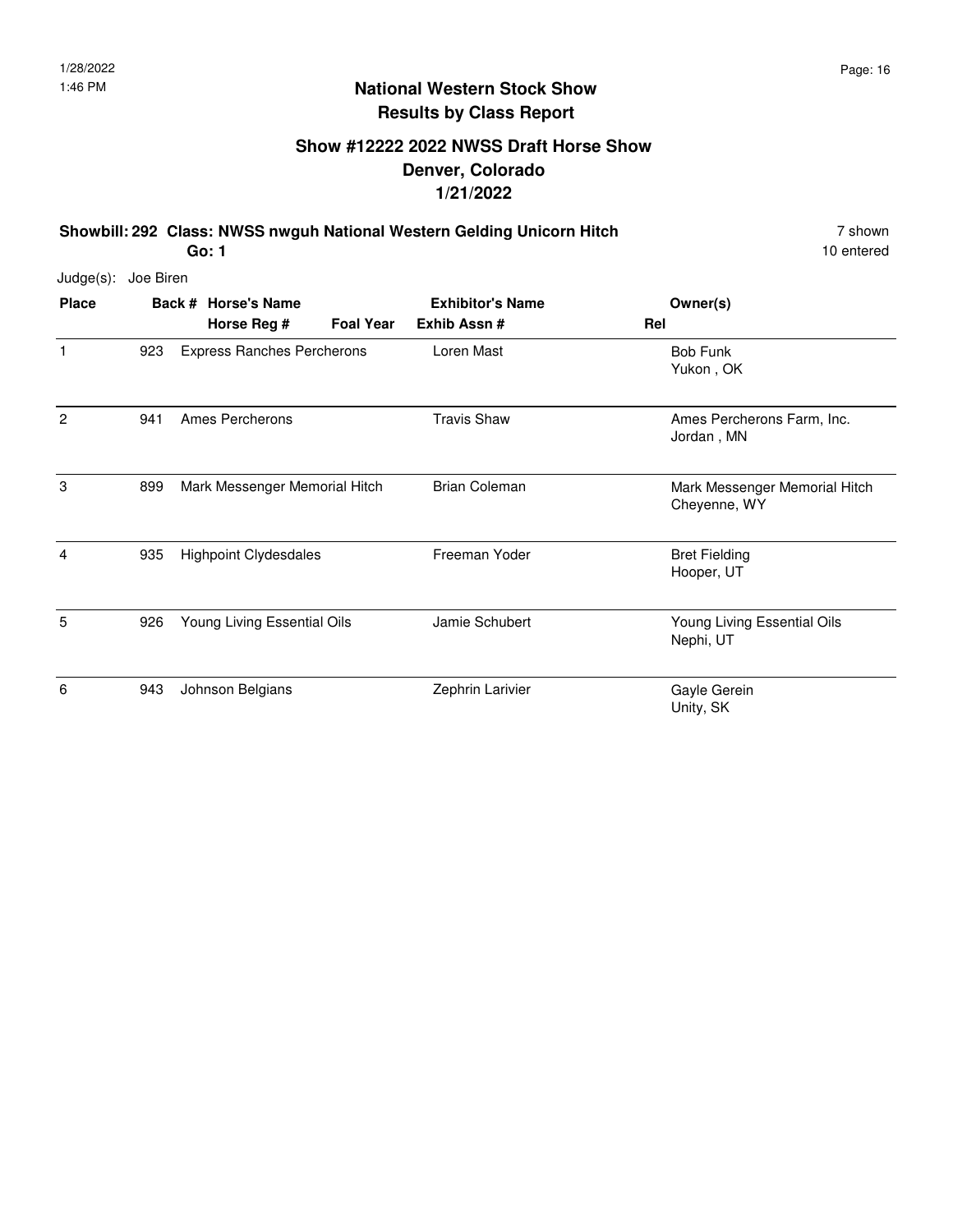## **Show #12222 2022 NWSS Draft Horse Show Denver, Colorado 1/21/2022**

**Showbill: 295 Class: NWSS nwmc Natiional Western Mare Cart** 11 Shown 11 shown **Go: 1**

16 entered

Judge(s): Joe Biren

| <b>Place</b> |     | Back # Horse's Name             | <b>Exhibitor's Name</b> | Owner(s)                                                         |
|--------------|-----|---------------------------------|-------------------------|------------------------------------------------------------------|
|              |     | Horse Reg #<br><b>Foal Year</b> | Exhib Assn#             | Rel                                                              |
| $\mathbf{1}$ | 918 | Yoder Hay Company               | Wanda Yoder             | Enos Yoder<br>Westcliffe, CO                                     |
| 2            | 929 | Jackson Fork Ranch              | Nicole Honsberger       | Jackson Fork Ranch<br>Perchersons LLC<br>Little Jackson Hole, WY |
| 3            | 939 | <b>Blue Ribbon Days</b>         | Dean Woodbury           | <b>Blue Ribbon Days</b><br>Farmington, MO                        |
| 4            | 917 | <b>Tired Boots Stables</b>      | <b>Bryan Olson</b>      | <b>Bryan Olson</b><br>Z Fort Lupton, CO                          |
| 5            | 900 | Clark Family Orchards Inc       | Dennis Clark            | Dennis Clark<br>Palisade, CO                                     |
| 6            | 948 | Plum Creek's Rhapsody In Blue   | Natalie Powell          | <b>Powell Percherons</b><br>Highland, UT                         |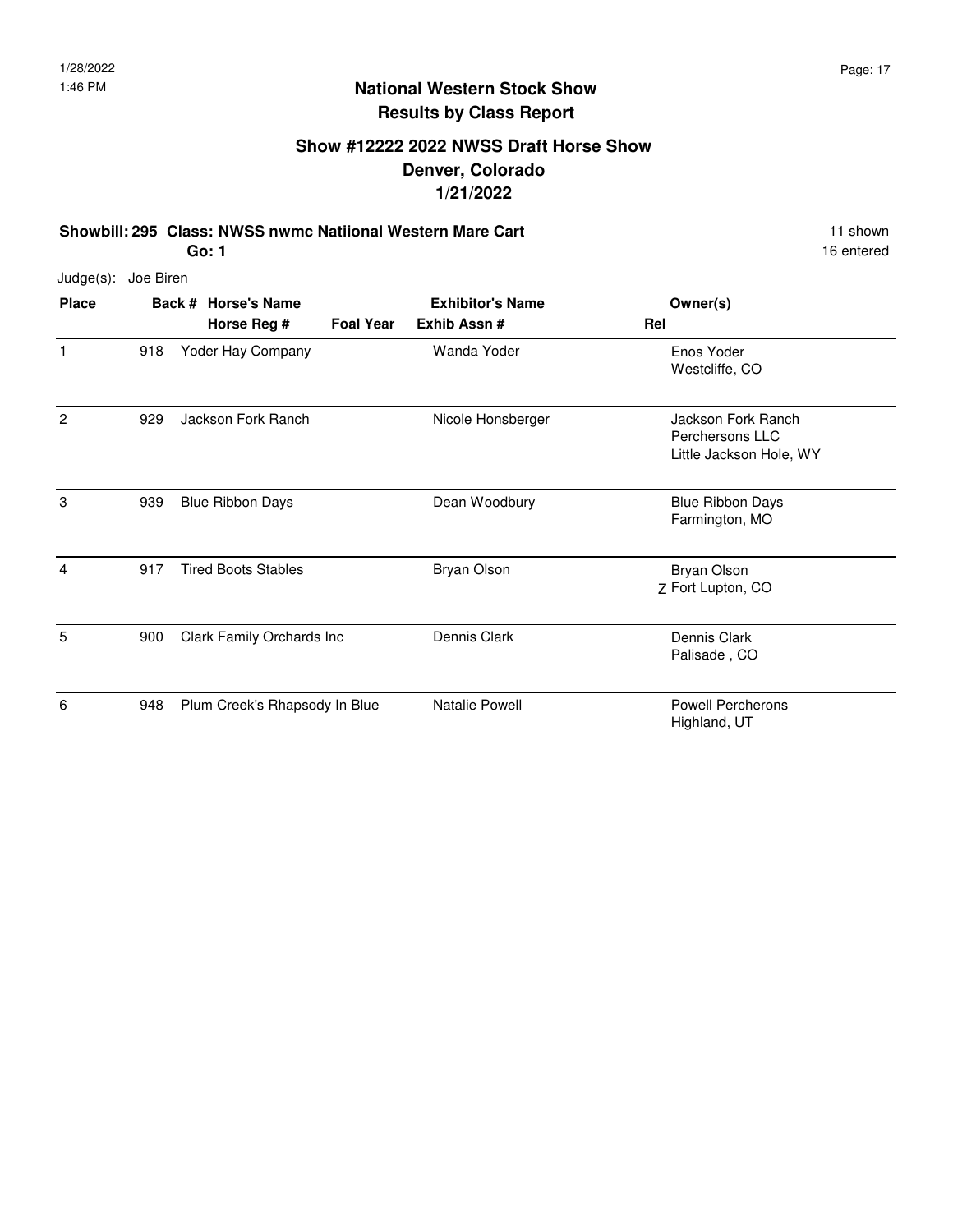## **Show #12222 2022 NWSS Draft Horse Show Denver, Colorado 1/21/2022**

**Showbill: 299 Class: NWSS nw4hmh National Western 4-Horse Mare Hitch** 7 shown **Go: 1**

| $Judge(s)$ :   | Joe Biren |                              |                  |                         |                                           |
|----------------|-----------|------------------------------|------------------|-------------------------|-------------------------------------------|
| <b>Place</b>   |           | Back # Horse's Name          |                  | <b>Exhibitor's Name</b> | Owner(s)                                  |
|                |           | Horse Reg #                  | <b>Foal Year</b> | Exhib Assn #            | Rel                                       |
| 1              | 939       | <b>Blue Ribbon Days</b>      |                  | Dean Woodbury           | <b>Blue Ribbon Days</b><br>Farmington, MO |
| $\overline{2}$ | 918       | Yoder Hay Company            |                  | <b>Austin Fry</b>       | Enos Yoder<br>Westcliffe, CO              |
| 3              | 925       | Ace High Farms               |                  | Jonas Helmuth           | David & Adelina Warffeli<br>Lamar, NE     |
| 4              | 917       | <b>Tired Boots Stables</b>   |                  | <b>Bryan Olson</b>      | Bryan Olson<br>Z Fort Lupton, CO          |
| 5              | 900       | Clark Family Orchards Inc    |                  | Dennis Clark            | Dennis Clark<br>Palisade, CO              |
| 6              | 904       | Flintstone Gravel & Trucking |                  | LeRoy Detweiler         | Ted & Terry Pratt                         |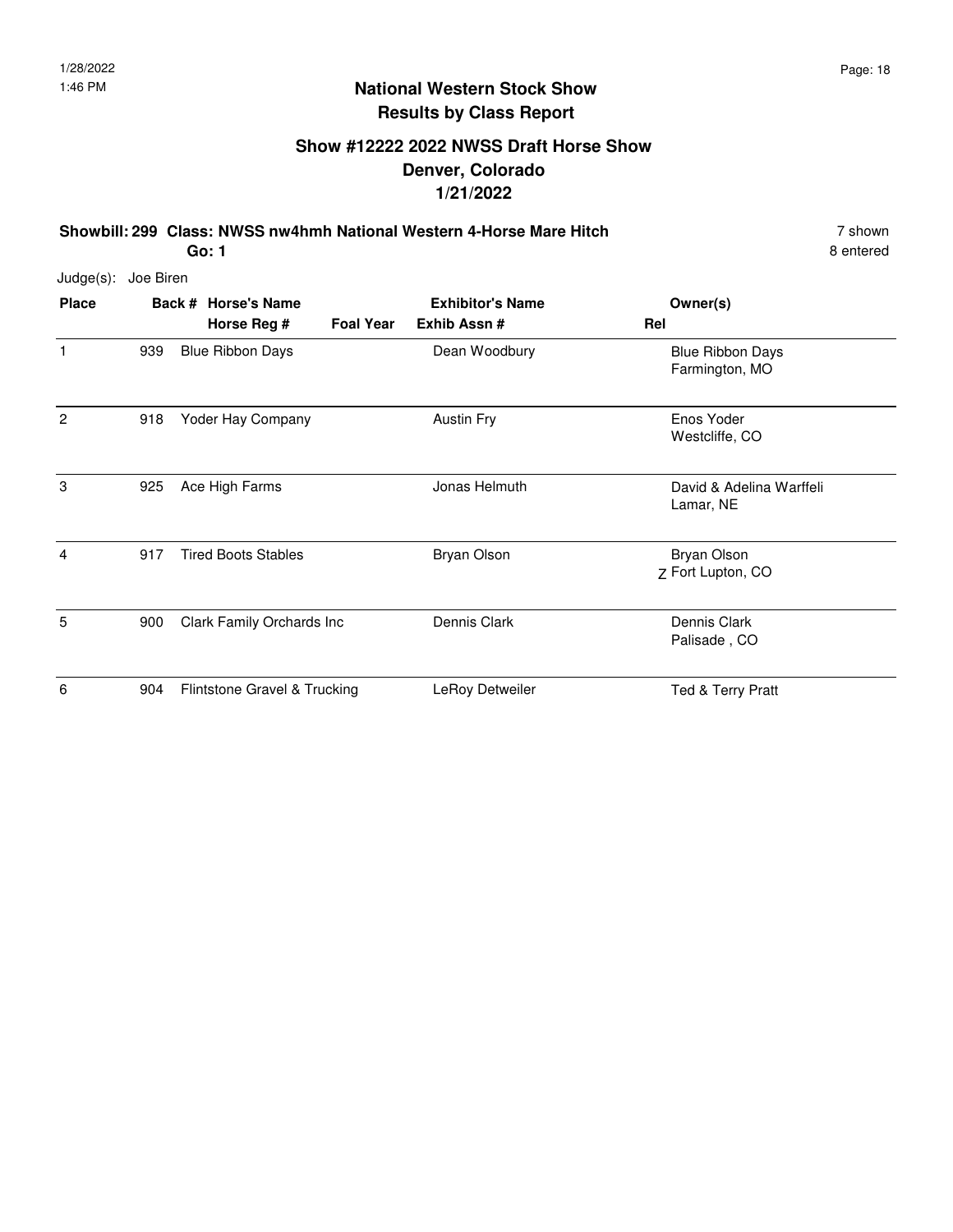## **Show #12222 2022 NWSS Draft Horse Show Denver, Colorado 1/21/2022**

**Showbill: 306 Class: NA6HH nw6hh1 National Western 6 Horse Hitch Friday** 18 Shown **Go: 1**

18 entered

Judge(s): Joe Biren

| <b>Place</b>   |     | Back # Horse's Name                               | <b>Exhibitor's Name</b> | Owner(s)                                                         |
|----------------|-----|---------------------------------------------------|-------------------------|------------------------------------------------------------------|
|                |     | <b>Foal Year</b><br>Horse Reg #                   | Exhib Assn #            | Rel                                                              |
| $\mathbf{1}$   | 926 | Young Living Essential Oils<br>NA6HH - 1317       | Tim Sparrow             | Young Living Essential Oils<br>Nephi, UT                         |
| $\overline{2}$ | 929 | Jackson Fork Ranch<br>NA6HH - 1771                | Ross Honsberger         | Jackson Fork Ranch<br>Perchersons LLC<br>Little Jackson Hole, WY |
| $\,3$          | 913 | Double S Belgains<br>NA6HH - 1286                 | Kyle Forsyth            | <b>Bryce Smith</b><br>Menan, ID                                  |
| $\overline{4}$ | 923 | <b>Express Ranches Percherons</b><br>NA6HH - 1738 | Josh Minshull           | <b>Bob Funk</b><br>Yukon, OK                                     |
| $\overline{5}$ | 939 | <b>Blue Ribbon Days</b><br>NA6HH - 1260           | Dean Woodbury           | <b>Blue Ribbon Days</b><br>Farmington, MO                        |
| 6              | 899 | Mark Messenger Memorial Hitch<br>NA6HH - 1316     | <b>Brian Coleman</b>    | Mark Messenger Memorial Hitch<br>Cheyenne, WY                    |
| $\overline{7}$ | 941 | Ames Percherons<br>NA6HH - 1254                   | <b>Travis Shaw</b>      | Ames Percherons Farm, Inc.<br>Jordan, MN                         |
| 8              | 915 | Triple Star Farm<br>NA6HH - 1394                  | Ray Houston             | Ray Houston<br>Z Columbus, MI                                    |
| 9              | 918 | Yoder Hay Company<br>NA6HH - 1471                 | Enos Yoder              | Enos Yoder<br>Z Westcliffe, CO                                   |
| 10             | 935 | <b>Highpoint Clydesdales</b><br>NA6HH - 1637      | Freeman Yoder           | <b>Bret Fielding</b><br>Hooper, UT                               |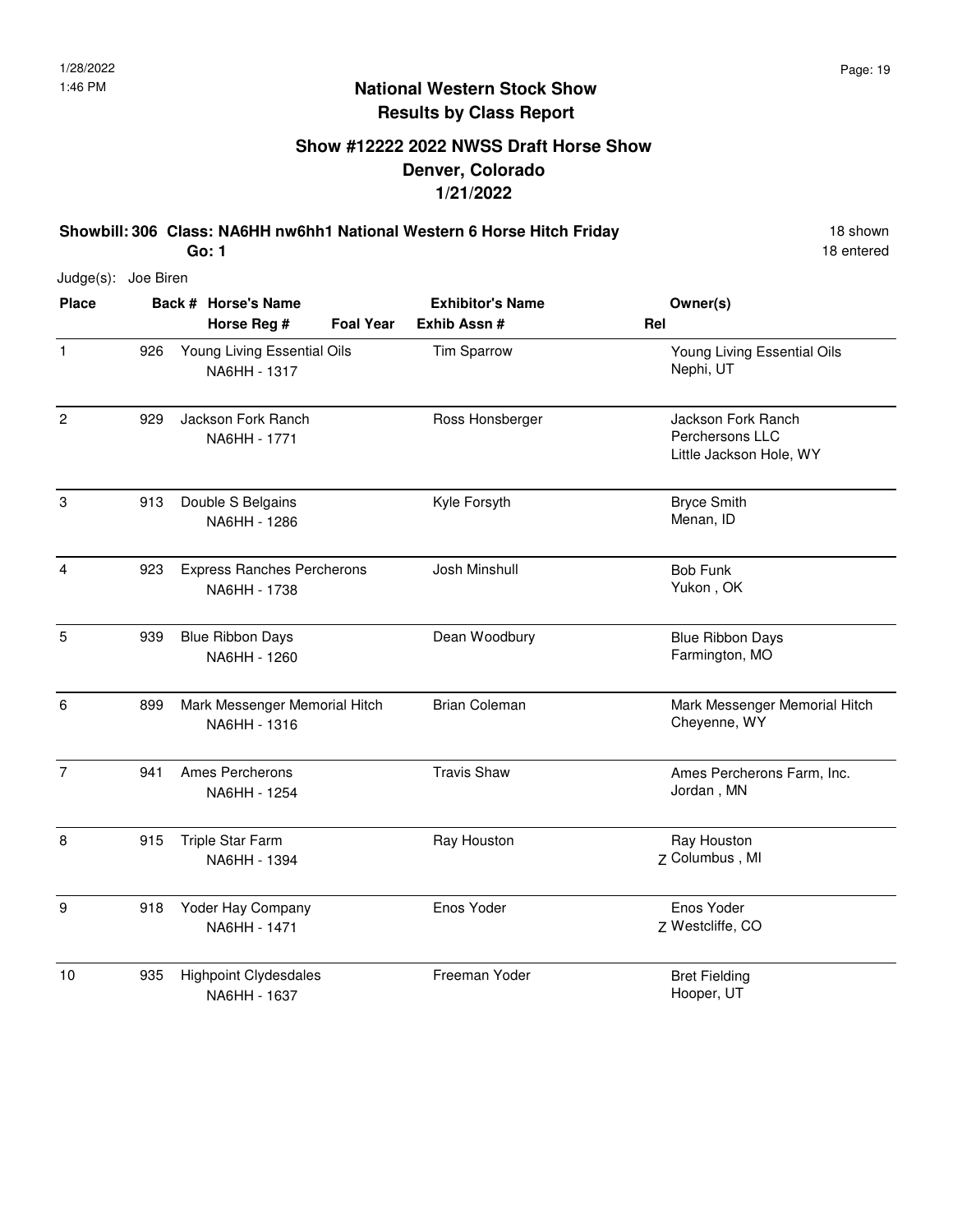## **Show #12222 2022 NWSS Draft Horse Show Denver, Colorado 1/21/2022**

**Showbill: 307 Class: NWSS nwlw National Western Light Weight Pull Pull** 9 shown **Go: 1**

10 entered

Unknown - Horse Owner

Unknown - Horse Owner

| Judge(s): Judge A |     |                     |                         |                     |                                                              |
|-------------------|-----|---------------------|-------------------------|---------------------|--------------------------------------------------------------|
| <b>Place</b>      |     | Back # Horse's Name | <b>Exhibitor's Name</b> |                     | Owner(s)                                                     |
|                   |     | Horse Reg #         | <b>Foal Year</b>        | Exhib Assn #        | Rel                                                          |
| $\mathbf{1}$      | 203 | Tiny & Willie       |                         | Darren Palmer       | Darren Palmer<br>Z South Jordan, UT<br>Unknown - Horse Owner |
|                   |     |                     |                         |                     | Unknown - Horse Owner                                        |
|                   |     |                     |                         |                     | Unknown - Horse Owner                                        |
| 2                 | 209 | Chief & Pat         |                         | Jimmy Bushman       | Jimmy Bushman                                                |
|                   |     |                     |                         |                     | Z Summerville, MO                                            |
|                   |     |                     |                         |                     | Unknown - Horse Owner                                        |
|                   |     |                     |                         |                     | Unknown - Horse Owner                                        |
|                   |     |                     |                         |                     | Unknown - Horse Owner                                        |
| 3                 | 205 | JJ & Firecracker    |                         | <b>Brad Brazeal</b> | <b>Brad Brazeal</b>                                          |
|                   |     |                     |                         |                     | Z Beggs, OK                                                  |
|                   |     |                     |                         |                     | Unknown - Horse Owner                                        |
|                   |     |                     |                         |                     | Unknown - Horse Owner                                        |
|                   |     |                     |                         |                     | Unknown - Horse Owner                                        |
| 4                 | 236 | Tom & Rock          |                         | <b>Bill Waldera</b> | <b>Bill Waldera</b>                                          |
|                   |     |                     |                         |                     | Z Taylor, WI                                                 |
|                   |     |                     |                         |                     | Unknown - Horse Owner                                        |
|                   |     |                     |                         |                     | Unknown - Horse Owner                                        |
|                   |     |                     |                         |                     | Unknown - Horse Owner                                        |
| 5                 | 232 | Dick & Bart         |                         | <b>Rich Skinkis</b> | <b>Rich Skinkis</b>                                          |
|                   |     |                     |                         |                     | Z Luxemburg, WI<br>Unknown - Horse Owner                     |
|                   |     |                     |                         |                     |                                                              |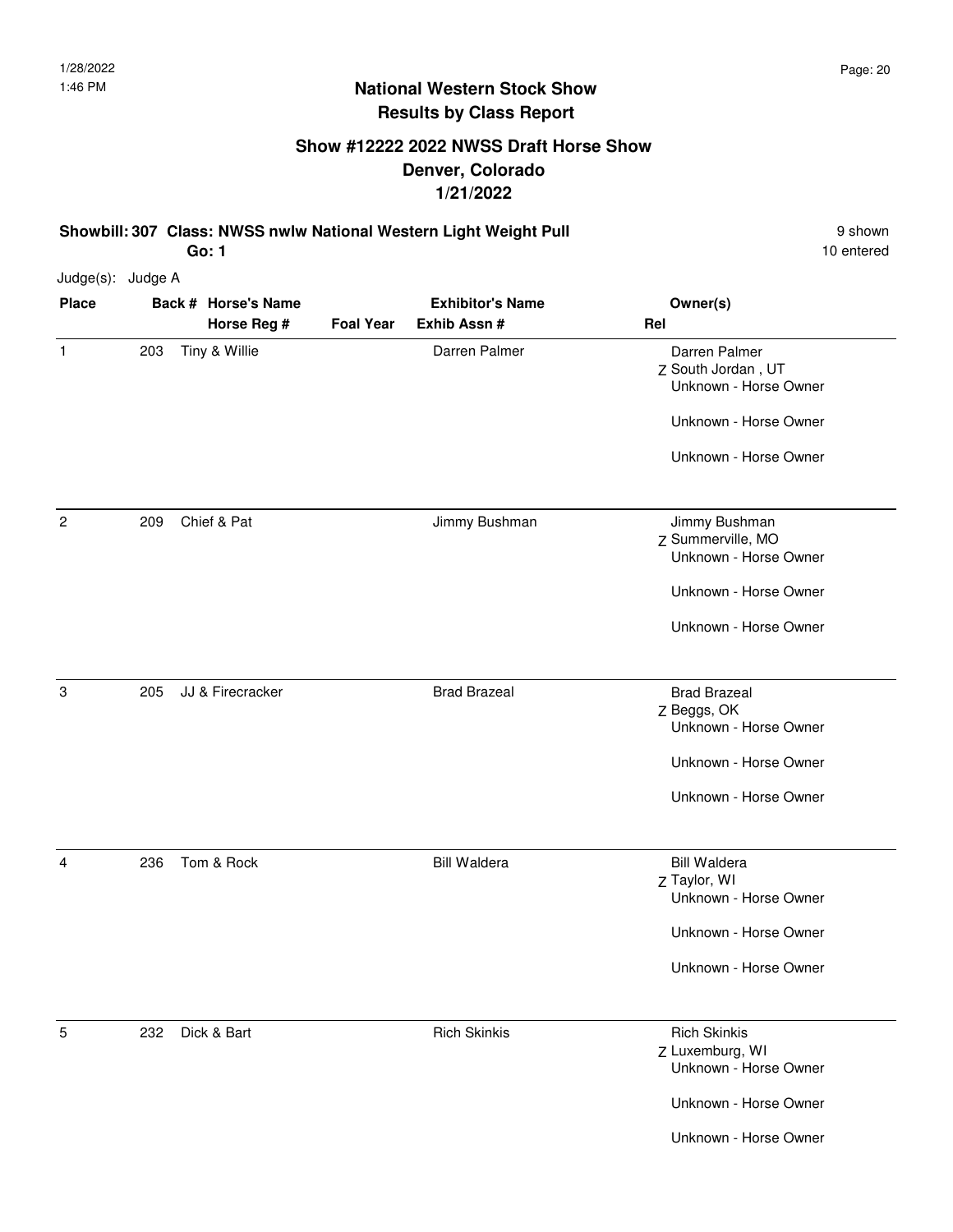#### **Show #12222 2022 NWSS Draft Horse Show Denver, Colorado 1/21/2022**

| 6              | 235 | Bob & Bill   | Jeremy Johnson | Jeremy Johnson<br>Z Oldsburg, KS<br>Unknown - Horse Owner |
|----------------|-----|--------------|----------------|-----------------------------------------------------------|
|                |     |              |                | Unknown - Horse Owner                                     |
|                |     |              |                | Unknown - Horse Owner                                     |
|                |     |              |                |                                                           |
| $\overline{7}$ | 204 | Pete & Troy  | Nathan Griffin | Nathan Griffin<br>Z Sparta, WI                            |
|                |     |              |                | Unknown - Horse Owner                                     |
|                |     |              |                | Unknown - Horse Owner                                     |
|                |     |              |                | Unknown - Horse Owner                                     |
|                |     |              |                |                                                           |
| 8              | 234 | Prince & Rex | Pam Gray       | Pam Gray                                                  |
|                |     |              |                | Z Miami, OK                                               |
|                |     |              |                | Unknown - Horse Owner                                     |
|                |     |              |                | Unknown - Horse Owner                                     |
|                |     |              |                | Unknown - Horse Owner                                     |
|                |     |              |                |                                                           |
| 9              | 233 | Rex & Rowdy  | Justin Palmer  | Justin Palmer                                             |
|                |     |              |                | Z South Jordan, UT                                        |
|                |     |              |                | Unknown - Horse Owner                                     |
|                |     |              |                | Unknown - Horse Owner                                     |
|                |     |              |                | Unknown - Horse Owner                                     |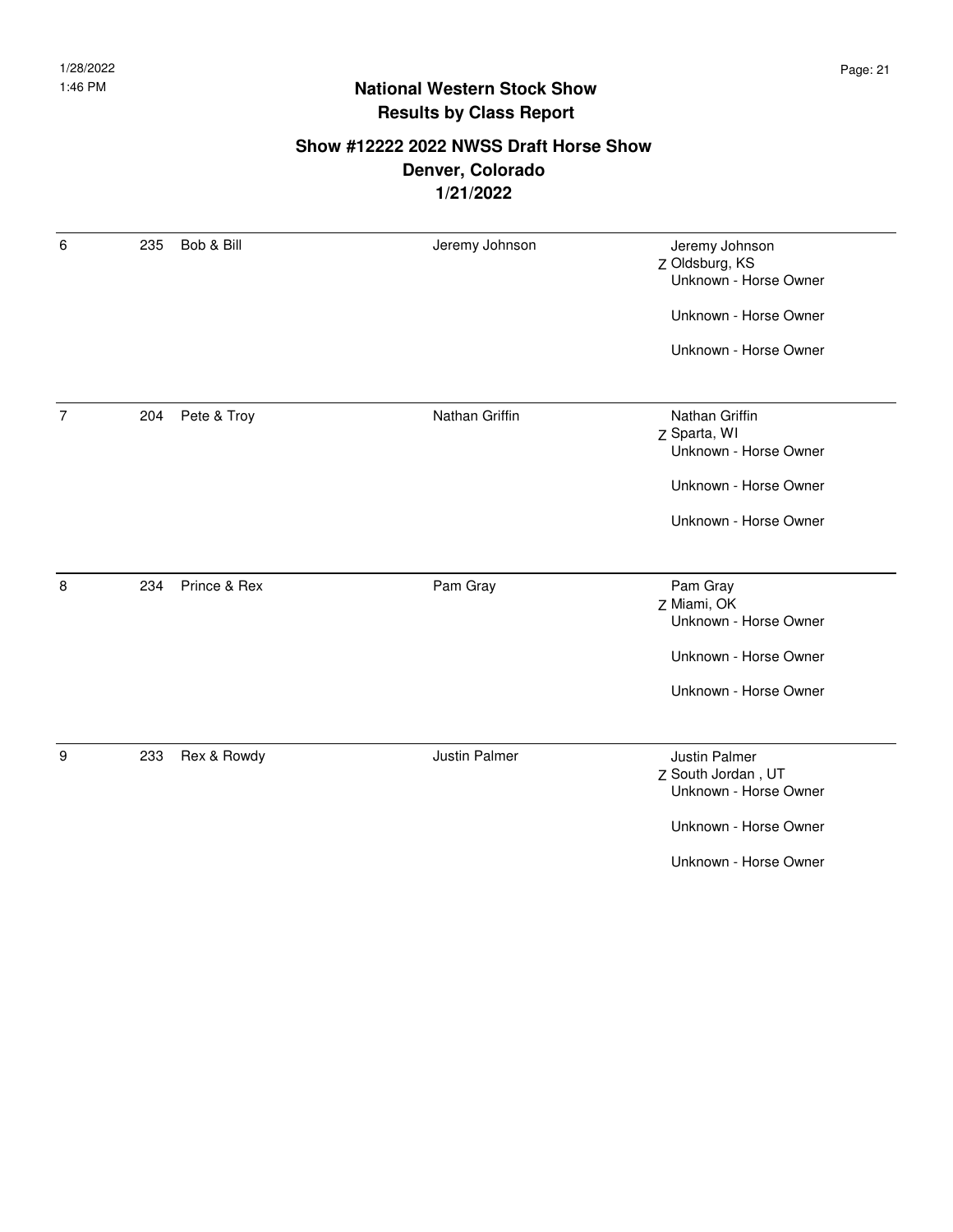## **Show #12222 2022 NWSS Draft Horse Show Denver, Colorado 1/22/2022**

**Showbill: 310 Class: NWSS nwdodh National Western Draft Obstacle Driving Hitch** 19 Shown

22 entered

Judge(s): Andrew Stalheim

| <b>Place</b>   |     | Back # Horse's Name |                  | <b>Exhibitor's Name</b> | Owner(s)                                  |
|----------------|-----|---------------------|------------------|-------------------------|-------------------------------------------|
|                |     | Horse Reg #         | <b>Foal Year</b> | Exhib Assn #            | Rel                                       |
| 1              | 894 | Johnny & June       |                  | <b>Matt Clover</b>      | <b>Matt Clover</b><br>Z Virginia City, MT |
| $\overline{2}$ | 881 | Travis & Tracy      |                  | <b>Tony Garrett</b>     | <b>Tony Garrett</b><br>Z Douds, IA        |
| 3              | 874 | Howie & Striker     |                  | Greg Kearns             | Greg Kearns<br>Z Franktown, CO            |
| $\overline{4}$ | 891 | Jack & Jackie       |                  | <b>Todd Thurston</b>    | <b>Todd Thurston</b><br>Z Henefer, UT     |
| 5              | 889 | Blake & Leo         |                  | <b>Gary Reiber</b>      | <b>Gary Reiber</b><br>Z Hudson, CO        |
| 6              | 875 | Chief & Champ       |                  | Sam Kearns              | Sam Kearns<br>Z Franktown, CO             |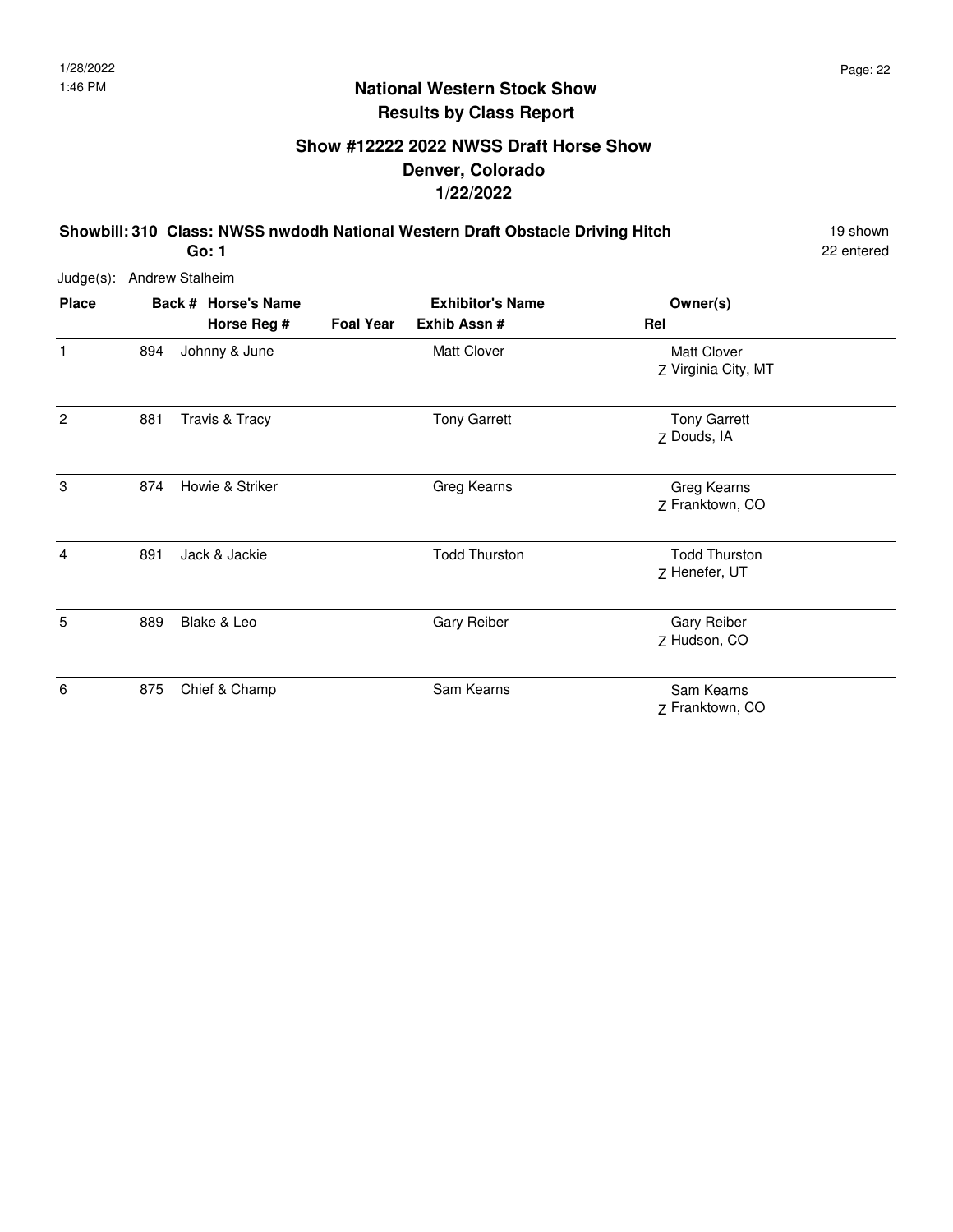## **Show #12222 2022 NWSS Draft Horse Show Denver, Colorado 1/22/2022**

**Showbill: 313 Class: NA6HH nwcc National Western Classic Cart** 16 Shown 16 shown **Go: 1**

20 entered

| <b>Place</b> |     | Back # Horse's Name                               |                  | <b>Exhibitor's Name</b> | Owner(s)                                                         |
|--------------|-----|---------------------------------------------------|------------------|-------------------------|------------------------------------------------------------------|
|              |     | Horse Reg #                                       | <b>Foal Year</b> | Exhib Assn #            | Rel                                                              |
| $\mathbf{1}$ | 913 | Double S Belgains<br>NA6HH - 1286                 |                  | Kyle Forsyth            | <b>Bryce Smith</b><br>Menan, ID                                  |
| 2            | 923 | <b>Express Ranches Percherons</b><br>NA6HH - 1738 |                  | Josh Minshull           | <b>Bob Funk</b><br>Yukon, OK                                     |
| 3            | 929 | Jackson Fork Ranch<br>NA6HH - 1771                |                  | Ross Honsberger         | Jackson Fork Ranch<br>Perchersons LLC<br>Little Jackson Hole, WY |
| 4            | 926 | Young Living Essential Oils<br>NA6HH - 1317       |                  | Tim Sparrow             | Young Living Essential Oils<br>Nephi, UT                         |
| 5            | 939 | <b>Blue Ribbon Days</b><br>NA6HH - 1260           |                  | Dean Woodbury           | <b>Blue Ribbon Days</b><br>Farmington, MO                        |
| 6            | 935 | <b>Highpoint Clydesdales</b><br>NA6HH - 1637      |                  | Freeman Yoder           | <b>Bret Fielding</b><br>Hooper, UT                               |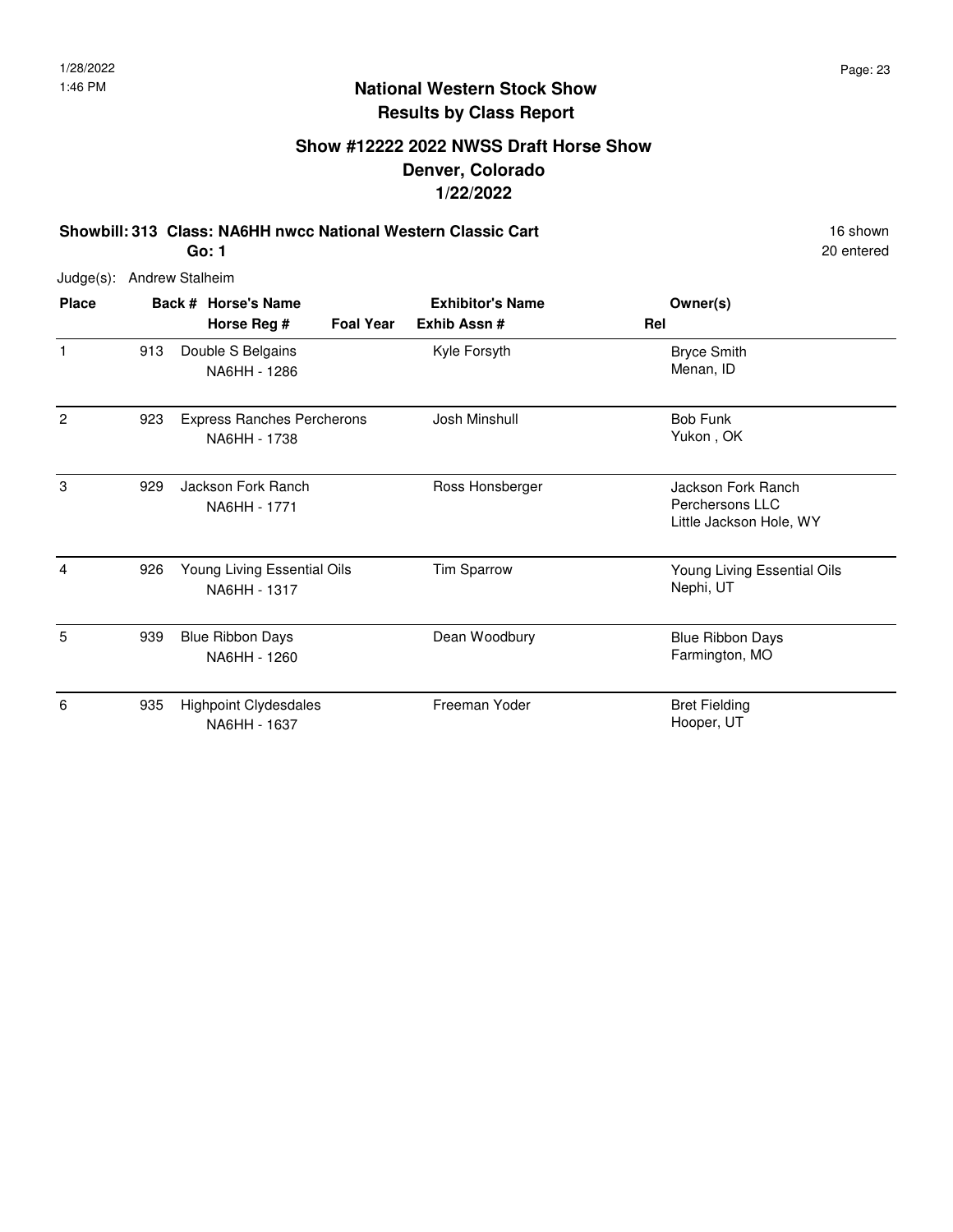### **Show #12222 2022 NWSS Draft Horse Show Denver, Colorado 1/22/2022**

**Showbill: 314 Class: NWSS nwlt National Western Ladies Team** 12 Shown 12 shown **Go: 1**

17 entered

| <b>Place</b> |     | Back # Horse's Name           | <b>Exhibitor's Name</b> |                      | Owner(s)                                                         |
|--------------|-----|-------------------------------|-------------------------|----------------------|------------------------------------------------------------------|
|              |     | Horse Reg #                   | <b>Foal Year</b>        | Exhib Assn #         | Rel                                                              |
| 1            | 936 | Unhitched Ranch               |                         | <b>Audrey Popoff</b> | Unhitched Ranch<br>Colton, CA                                    |
| 2            | 929 | Jackson Fork Ranch            |                         | Nicole Honsberger    | Jackson Fork Ranch<br>Perchersons LLC<br>Little Jackson Hole, WY |
| 3            | 899 | Mark Messenger Memorial Hitch |                         | Fay Couture          | Mark Messenger Memorial Hitch<br>Cheyenne, WY                    |
| 4            | 939 | <b>Blue Ribbon Days</b>       |                         | Allie Woodbury       | <b>Blue Ribbon Days</b><br>Farmington, MO                        |
| 5            | 911 | Kiefer Farm                   |                         | Stacie Kiefer        | Kiefer Farm<br>Eaton, CO                                         |
| 6            | 935 | <b>Highpoint Clydesdales</b>  |                         | Annette Fielding     | <b>Bret Fielding</b><br>Hooper, UT                               |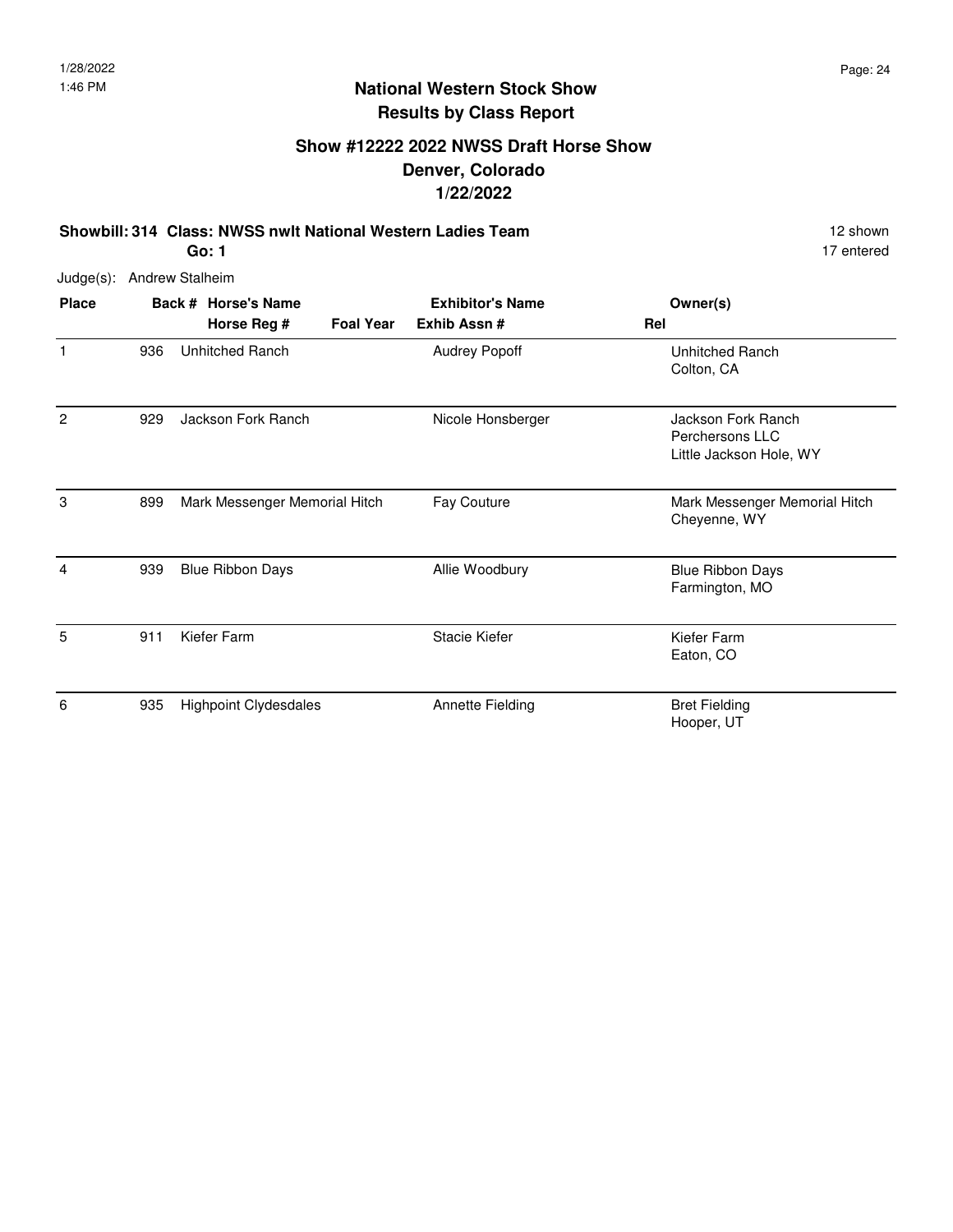## **Show #12222 2022 NWSS Draft Horse Show Denver, Colorado 1/22/2022**

**Showbill: 316 Class: NA6HH nwjc18 National Western Junior Cart 15-18** 10 Shown **Go: 1**

10 entered

| <b>Place</b> |     | Back # Horse's Name                               |                  | <b>Exhibitor's Name</b>       | Owner(s)                                               |
|--------------|-----|---------------------------------------------------|------------------|-------------------------------|--------------------------------------------------------|
|              |     | Horse Reg #                                       | <b>Foal Year</b> | Exhib Assn#                   | Rel                                                    |
| 1            | 923 | <b>Express Ranches Percherons</b><br>NA6HH - 1738 |                  | Dayona Minshull               | <b>Bob Funk</b><br>Yukon, OK                           |
| $\mathbf{2}$ | 943 | Johnson Belgians<br>NA6HH - 1721                  |                  | Ava Ruthven                   | Gayle Gerein<br>Unity, SK                              |
| 3            | 930 | Spring<br>NA6HH - 315038                          |                  | Colton Becker<br>NA6HH - 2145 | <b>Colton Becker</b><br>Z Atlantic, IA<br>NA6HH - 2145 |
| 4            | 918 | Yoder Hay Company<br>NA6HH - 1471                 |                  | Leon Yoder                    | Enos Yoder<br>Westcliffe, CO                           |
| 5            | 950 | Marshall                                          |                  | <b>Allie Hussey</b>           | <b>Brenda Grant</b><br>North Platte, NE                |
| 6            | 935 | <b>Highpoint Clydesdales</b><br>NA6HH - 1637      |                  | Jess Fielding                 | <b>Bret Fielding</b><br>Hooper, UT                     |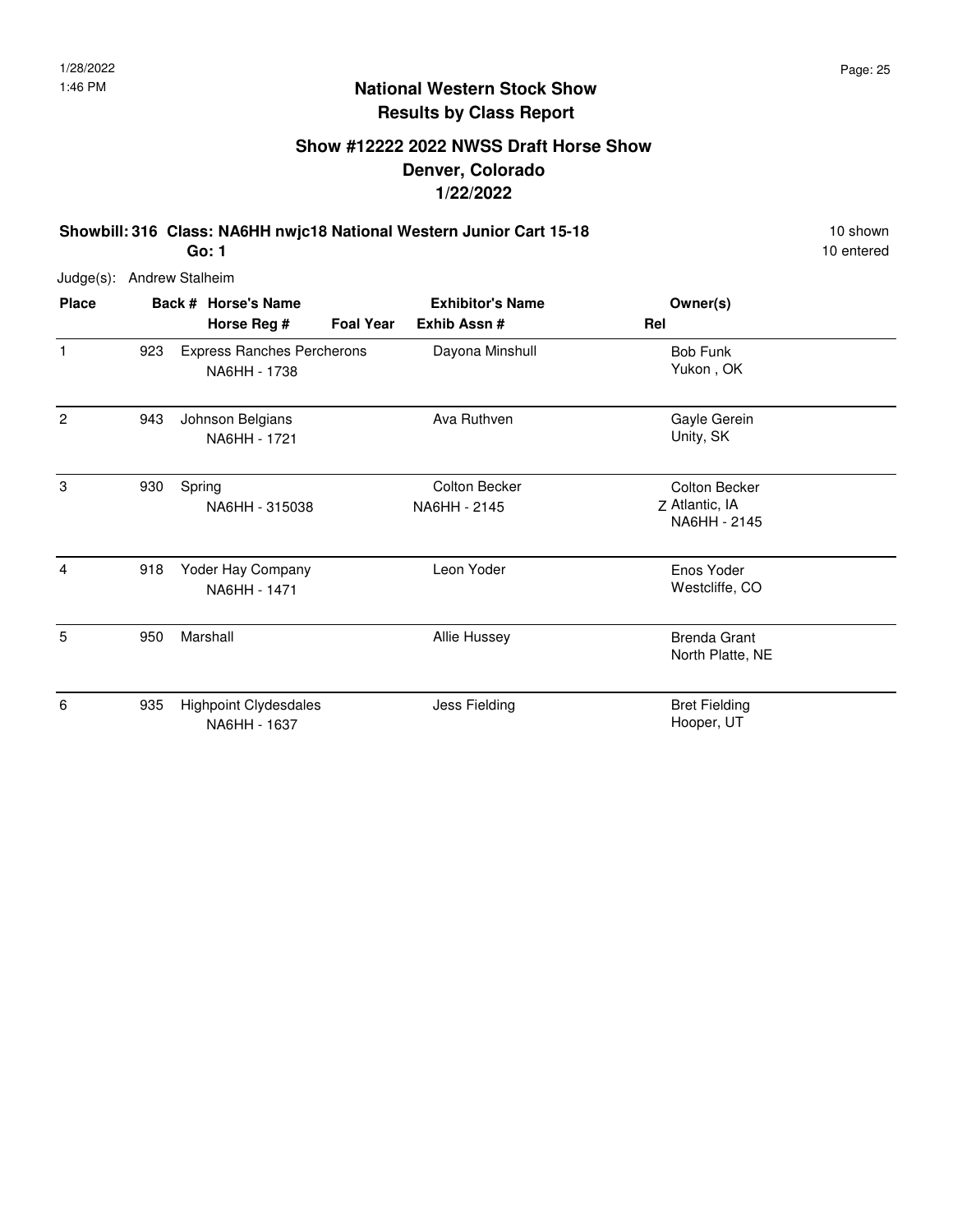## **Show #12222 2022 NWSS Draft Horse Show Denver, Colorado 1/22/2022**

**Showbill: 317 Class: NWSS nwwt National Western Working Team** 12 Shown 12 shown **Go: 1**

17 entered

| <b>Place</b>   |     | Back # Horse's Name          |                  | <b>Exhibitor's Name</b> | Owner(s)                                |  |
|----------------|-----|------------------------------|------------------|-------------------------|-----------------------------------------|--|
|                |     | Horse Reg #                  | <b>Foal Year</b> | Exhib Assn #            | Rel                                     |  |
| 1              | 892 | Edge & Tundra                |                  | <b>Steve Beitz</b>      | <b>Steve Beitz</b><br>Z Wellingston, CO |  |
| $\overline{2}$ | 895 | Lange's Clyde's - Roy & Eric |                  | Darrell Hill            | Leslie Lange<br>Greeley, CO             |  |
| 3              | 891 | Jack & Jackie                |                  | <b>Todd Thurston</b>    | <b>Todd Thurston</b><br>Z Henefer, UT   |  |
| $\overline{4}$ | 881 | Travis & Tracy               |                  | <b>Tony Garrett</b>     | <b>Tony Garrett</b><br>Z Douds, IA      |  |
| 5              | 874 | Howie & Striker              |                  | Greg Kearns             | Greg Kearns<br>Z Franktown, CO          |  |
| 6              | 884 | Finnegan & Henry             |                  | Darin Henry             | Darin Henry<br>Z Windsor, CO            |  |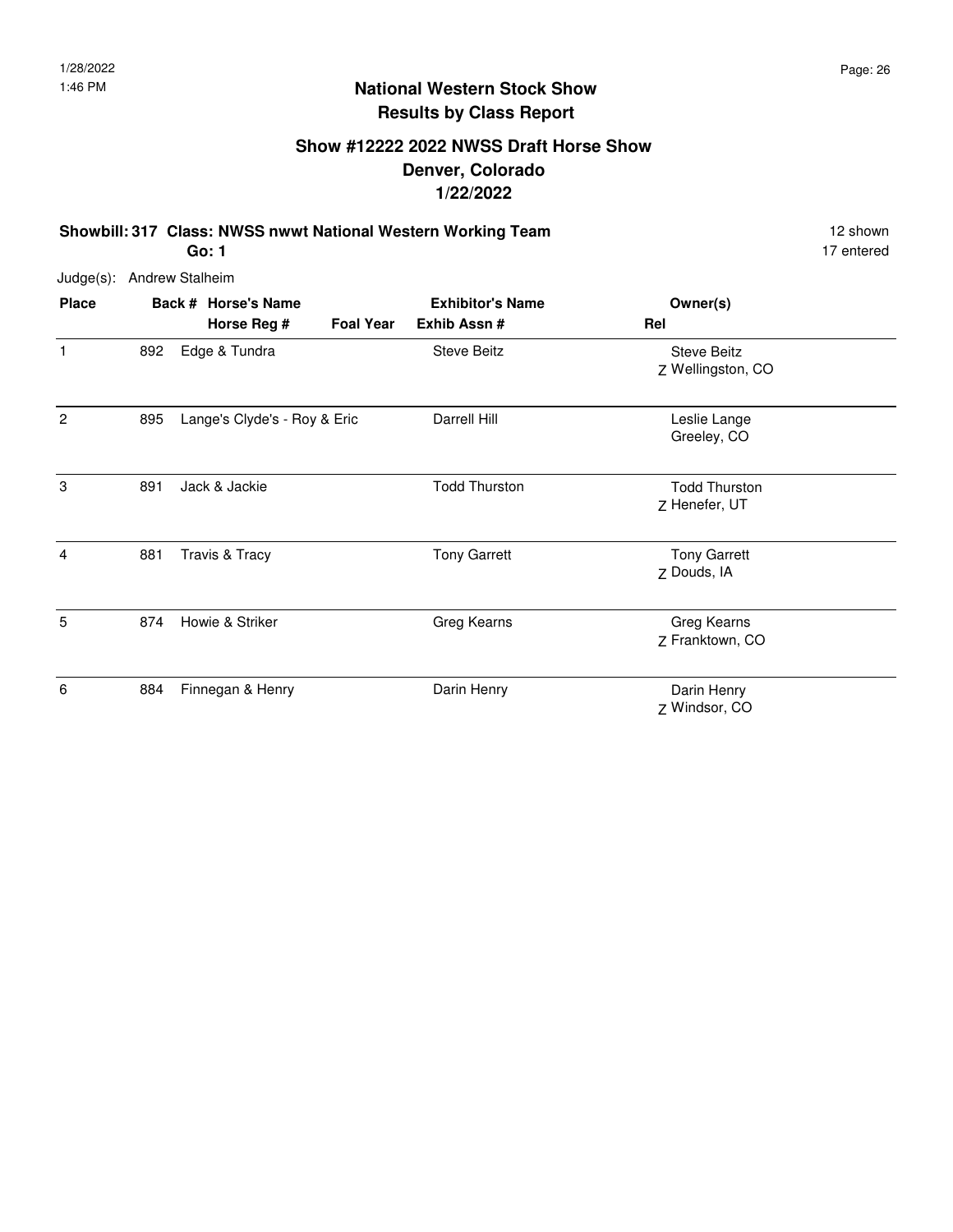#### **Show #12222 2022 NWSS Draft Horse Show Denver, Colorado 1/22/2022**

| Showbill: 319 Class: NWSS nwmw National Western Middle Weight Pull | 9 shown   |
|--------------------------------------------------------------------|-----------|
| Go: 1                                                              | 9 entered |

9 entered

| Place | Back # Horse's Name |             |  | Owner(s)               |     |
|-------|---------------------|-------------|--|------------------------|-----|
|       |                     | Horse Reg # |  | Foal Year Exhib Assn # | Rel |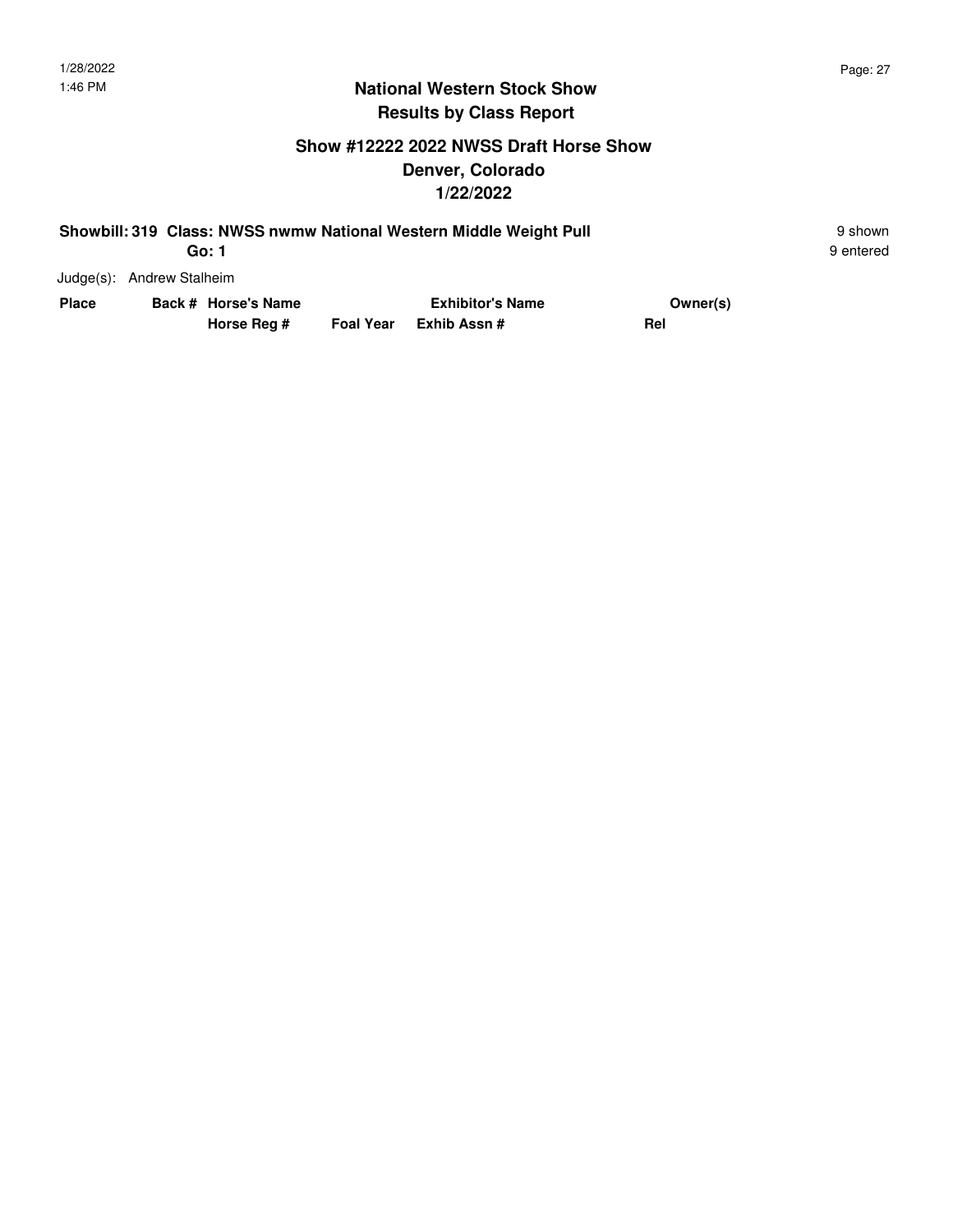## **Show #12222 2022 NWSS Draft Horse Show Denver, Colorado 1/22/2022**

**Showbill: 320 Class: NA6HH nw6hh2 National Western 6 Horse Hitch Saturday** 18 Shown

18 entered

Judge(s): Andrew Stalheim

| <b>Place</b>   |     | Back # Horse's Name                               | <b>Exhibitor's Name</b> | Owner(s)                                                         |
|----------------|-----|---------------------------------------------------|-------------------------|------------------------------------------------------------------|
|                |     | <b>Foal Year</b><br>Horse Reg #                   | Exhib Assn #            | Rel                                                              |
| $\mathbf{1}$   | 926 | Young Living Essential Oils<br>NA6HH - 1317       | Tim Sparrow             | Young Living Essential Oils<br>Nephi, UT                         |
| $\overline{2}$ | 923 | <b>Express Ranches Percherons</b><br>NA6HH - 1738 | Josh Minshull           | <b>Bob Funk</b><br>Yukon, OK                                     |
| $\,3$          | 899 | Mark Messenger Memorial Hitch<br>NA6HH - 1316     | <b>Brian Coleman</b>    | Mark Messenger Memorial Hitch<br>Cheyenne, WY                    |
| 4              | 935 | <b>Highpoint Clydesdales</b><br>NA6HH - 1637      | Freeman Yoder           | <b>Bret Fielding</b><br>Hooper, UT                               |
| 5              | 915 | Triple Star Farm<br>NA6HH - 1394                  | Ray Houston             | Ray Houston<br>Z Columbus, MI                                    |
| 6              | 943 | Johnson Belgians<br>NA6HH - 1721                  | Zephrin Larivier        | Gayle Gerein<br>Unity, SK                                        |
| $\overline{7}$ | 918 | Yoder Hay Company<br>NA6HH - 1471                 | Enos Yoder              | Enos Yoder<br>Z Westcliffe, CO                                   |
| 8              | 941 | Ames Percherons<br>NA6HH - 1254                   | <b>Travis Shaw</b>      | Ames Percherons Farm, Inc.<br>Jordan, MN                         |
| 9              | 929 | Jackson Fork Ranch<br>NA6HH - 1771                | Ross Honsberger         | Jackson Fork Ranch<br>Perchersons LLC<br>Little Jackson Hole, WY |
| 10             | 939 | <b>Blue Ribbon Days</b><br>NA6HH - 1260           | Dean Woodbury           | <b>Blue Ribbon Days</b><br>Farmington, MO                        |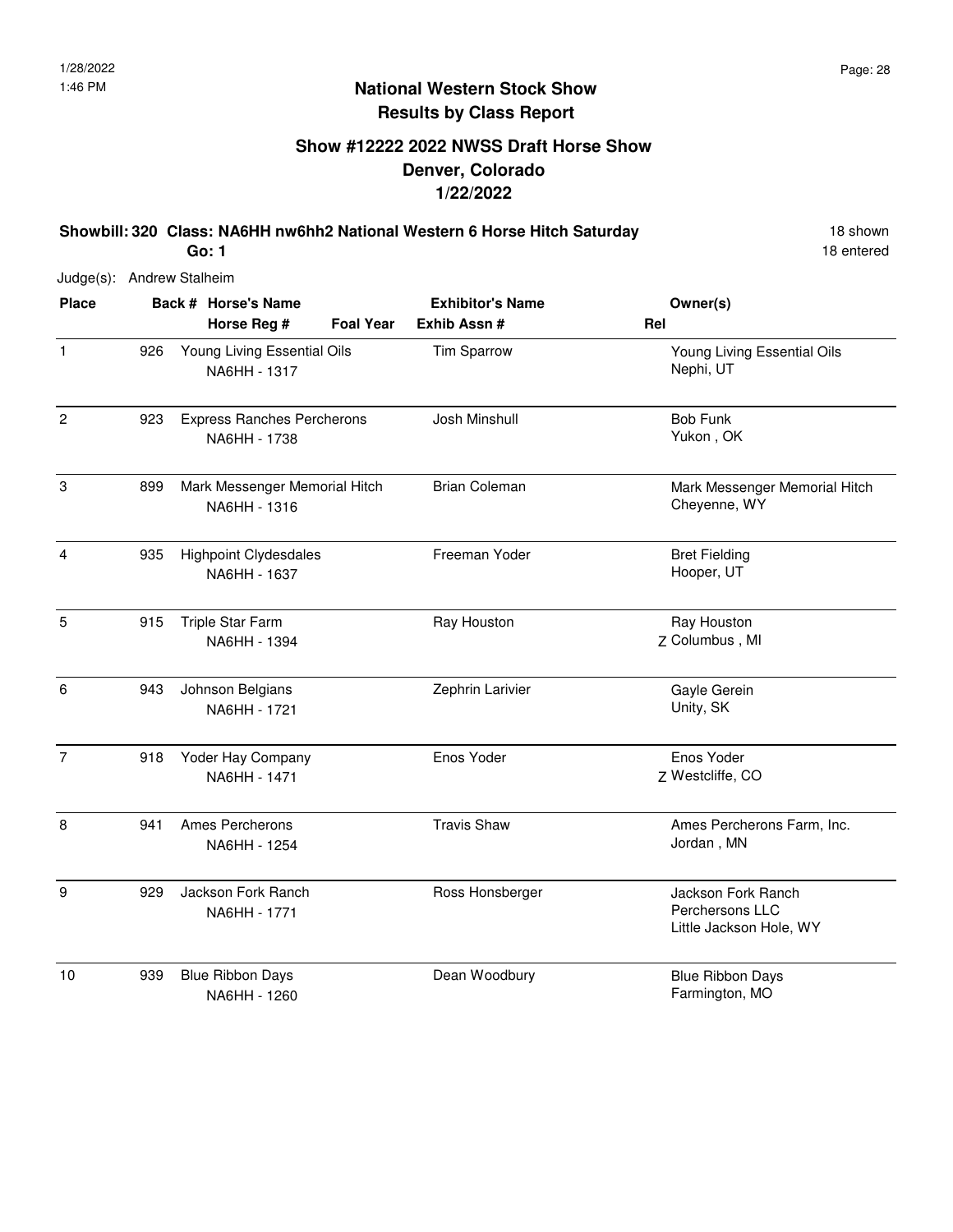#### **Show #12222 2022 NWSS Draft Horse Show Denver, Colorado 1/22/2022**

**Showbill: 322 Class: NWSS nwlc National Western Ladies Cart** 16 Shown 16 shown

24 entered

Judge(s): Andrew Stalheim

| <b>Place</b> |     | Back # Horse's Name           |                  | <b>Exhibitor's Name</b> | Owner(s)                                      |
|--------------|-----|-------------------------------|------------------|-------------------------|-----------------------------------------------|
|              |     | Horse Reg #                   | <b>Foal Year</b> | Exhib Assn#             | Rel                                           |
| 1            | 943 | Johnson Belgians              |                  | Jacci Fargo             | Gayle Gerein<br>Unity, SK                     |
| 2            | 899 | Mark Messenger Memorial Hitch |                  | Radean Messenger        | Mark Messenger Memorial Hitch<br>Cheyenne, WY |
| 3            | 950 | Marshall                      |                  | <b>Brenda Grant</b>     | <b>Brenda Grant</b><br>North Platte, NE       |
| 4            | 926 | Young Living Essential Oils   |                  | Georgia Terry           | Young Living Essential Oils<br>Nephi, UT      |
| 5            | 936 | <b>Unhitched Ranch</b>        |                  | <b>Audrey Popoff</b>    | Unhitched Ranch<br>Colton, CA                 |
| 6            | 915 | Triple Star Farm              |                  | <b>Emily Houston</b>    | Ray Houston<br>Columbus, MI                   |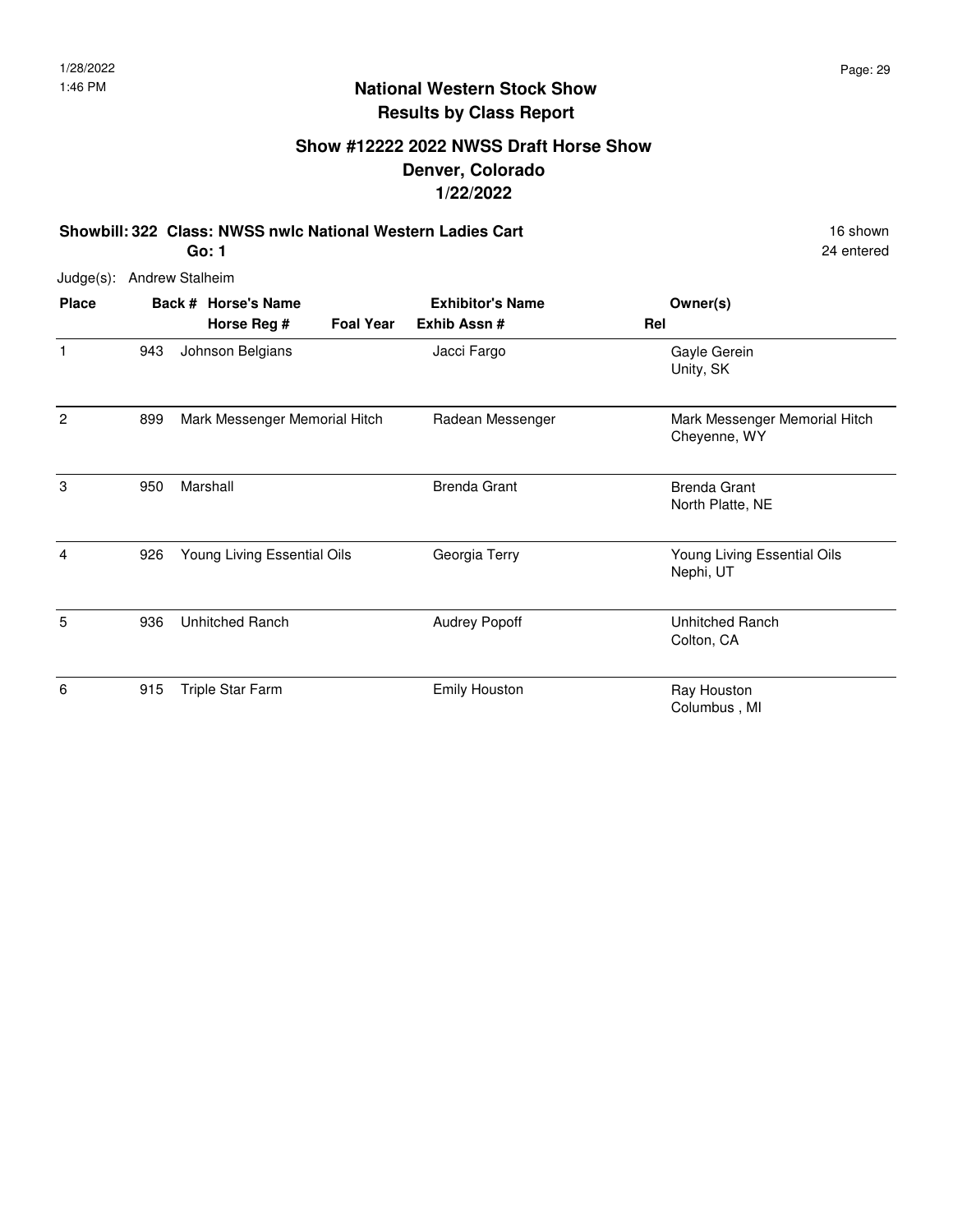#### **Show #12222 2022 NWSS Draft Horse Show Denver, Colorado 1/22/2022**

**Showbill: 323 Class: NA6HH nwjc14 National Western Junior Cart 12-14** 5 Shown **Go: 1**

7 entered

| <b>Place</b> |     | Back # Horse's Name                         |                  | <b>Exhibitor's Name</b>        | Owner(s)                                 |
|--------------|-----|---------------------------------------------|------------------|--------------------------------|------------------------------------------|
|              |     | Horse Reg #                                 | <b>Foal Year</b> | Exhib Assn#                    | Rel                                      |
| 1            | 941 | Ames Percherons<br>NA6HH - 1254             |                  | Mckenna Shaw<br>NA6HH - 1974   | Ames Percherons Farm, Inc.<br>Jordan, MN |
| 2            | 926 | Young Living Essential Oils<br>NA6HH - 1317 |                  | <b>Rylen Sparrow</b>           | Young Living Essential Oils<br>Nephi, UT |
| 3            | 900 | Clark Family Orchards Inc<br>NA6HH - 1871   |                  | Delaney Spaid                  | Dennis Clark<br>Palisade, CO             |
| 4            | 936 | Unhitched Ranch<br>NA6HH - 1472             |                  | Jackson Popoff                 | Unhitched Ranch<br>Colton, CA            |
| 5            | 957 | Clark Family Orchards Inc 2                 |                  | Caitlin Mendoza<br>NA6HH - 275 |                                          |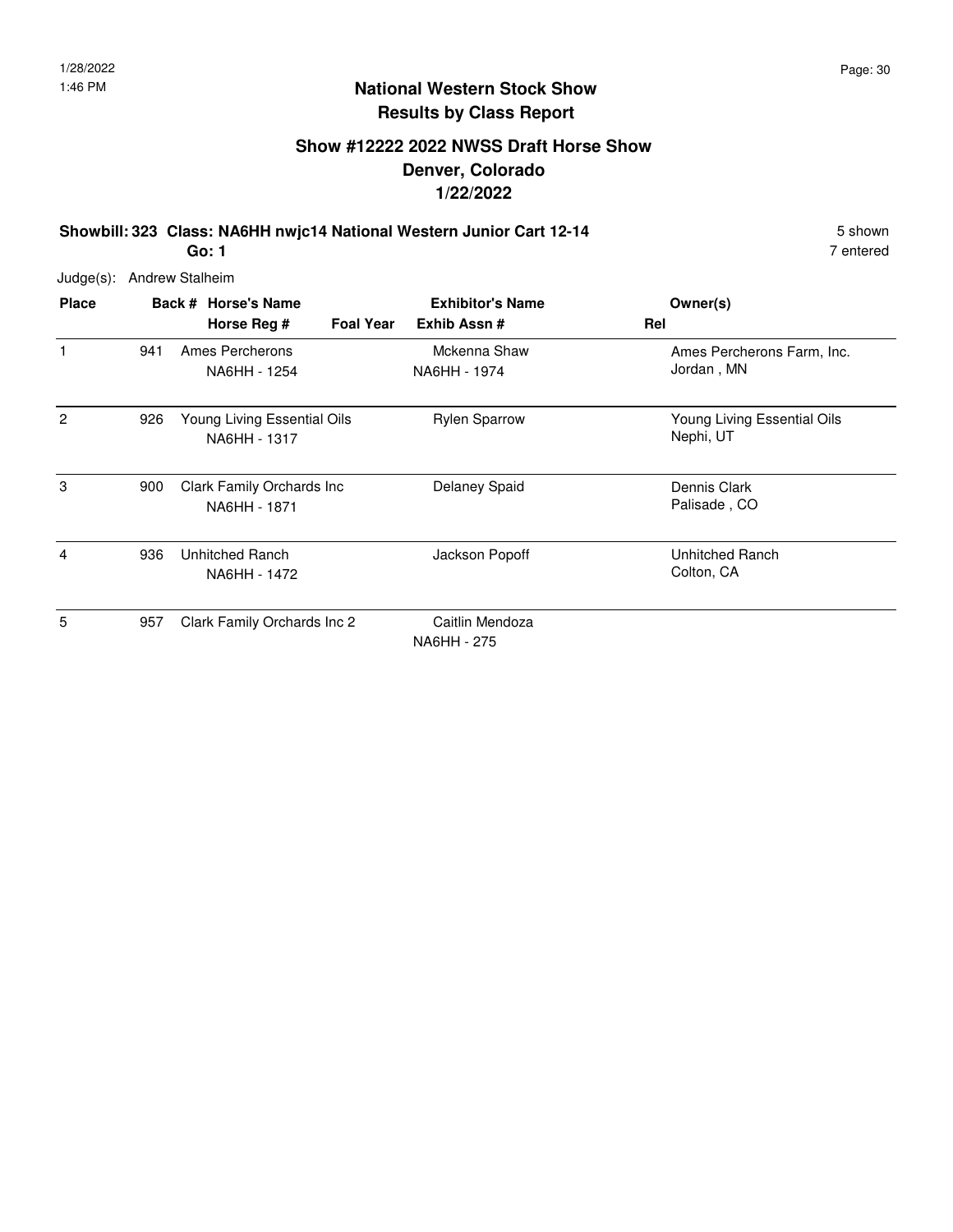## **Show #12222 2022 NWSS Draft Horse Show Denver, Colorado 1/22/2022**

**Showbill: 325 Class: NWSS nwmens National Western Mens Cart** 8 Shown 8 shown **Go: 1**

16 entered

| <b>Place</b>   |     | Back # Horse's Name               |                  | <b>Exhibitor's Name</b> | Owner(s)                                      |
|----------------|-----|-----------------------------------|------------------|-------------------------|-----------------------------------------------|
|                |     | Horse Reg #                       | <b>Foal Year</b> | Exhib Assn#             | Rel                                           |
| $\mathbf{1}$   | 943 | Johnson Belgians                  |                  | Zephrin Larivier        | Gayle Gerein<br>Unity, SK                     |
| $\overline{2}$ | 926 | Young Living Essential Oils       |                  | Paul Bradley Glover     | Young Living Essential Oils<br>Nephi, UT      |
| 3              | 915 | Triple Star Farm                  |                  | Ray Houston             | Ray Houston<br>Z Columbus, MI                 |
| 4              | 913 | Double S Belgains                 |                  | Kyle Forsyth            | <b>Bryce Smith</b><br>Menan, ID               |
| 5              | 899 | Mark Messenger Memorial Hitch     |                  | <b>Brian Coleman</b>    | Mark Messenger Memorial Hitch<br>Cheyenne, WY |
| 6              | 923 | <b>Express Ranches Percherons</b> |                  | Josh Minshull           | <b>Bob Funk</b><br>Yukon, OK                  |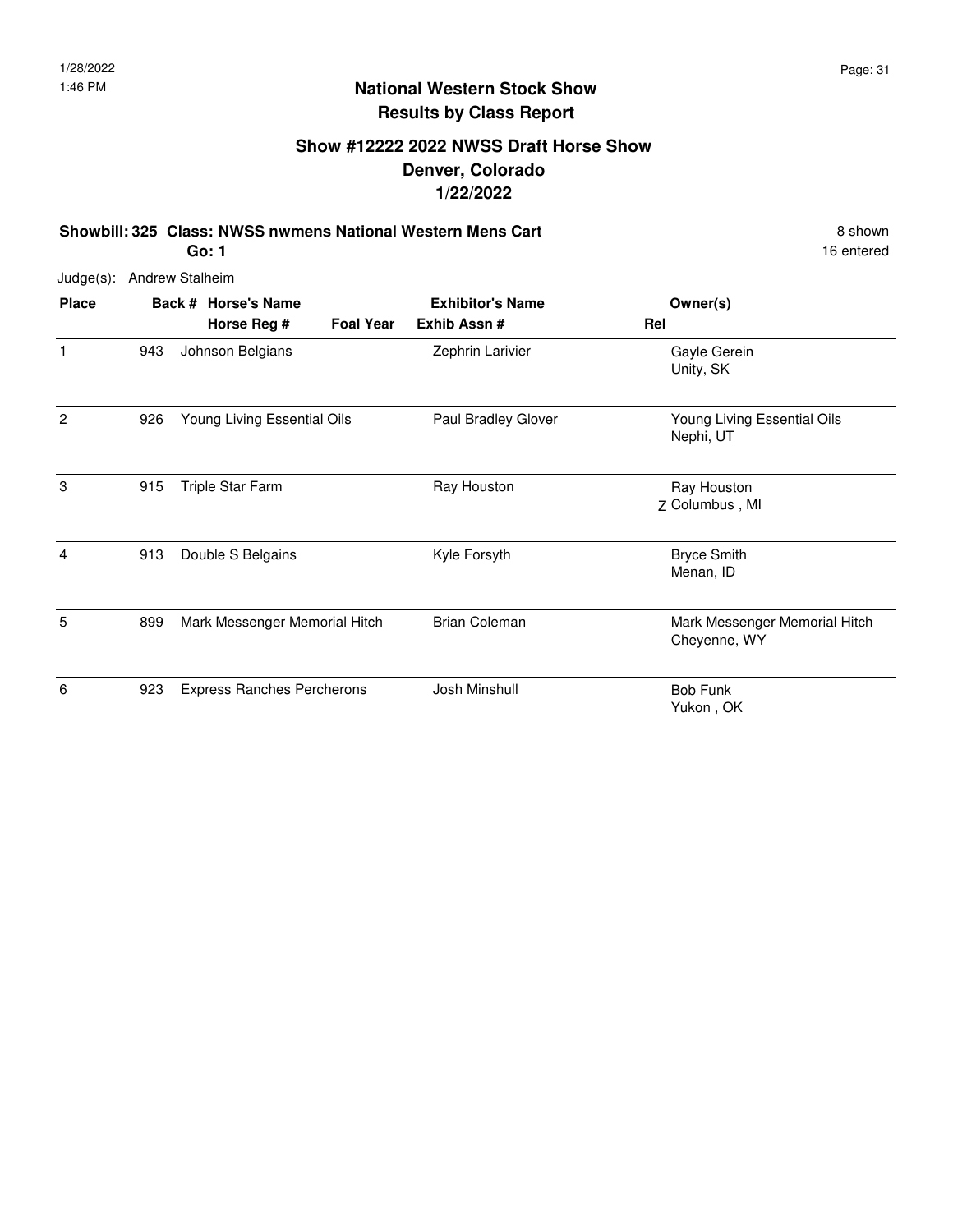## **Show #12222 2022 NWSS Draft Horse Show Denver, Colorado 1/22/2022**

**Showbill: 326 Class: NWSS nwjdt National Western Junior Driving Team 12-14** 4 shown

**Go: 1**

| $Judge(s)$ :   | <b>Andrew Stalheim</b> |                              |                  |                         |     |                                          |  |  |
|----------------|------------------------|------------------------------|------------------|-------------------------|-----|------------------------------------------|--|--|
| <b>Place</b>   |                        | Back # Horse's Name          |                  | <b>Exhibitor's Name</b> |     | Owner(s)                                 |  |  |
|                |                        | Horse Reg #                  | <b>Foal Year</b> | Exhib Assn#             | Rel |                                          |  |  |
| 1              | 941                    | Ames Percherons              |                  | Mckenna Shaw            |     | Ames Percherons Farm, Inc.<br>Jordan, MN |  |  |
| $\overline{c}$ | 936                    | Unhitched Ranch              |                  | Jackson Popoff          |     | Unhitched Ranch<br>Colton, CA            |  |  |
| 3              | 947                    | <b>Blake</b>                 |                  | Emma Reiber             |     | <b>Gary Reiber</b><br>Hudson, CO         |  |  |
| $\overline{4}$ | 904                    | Flintstone Gravel & Trucking |                  | Hunter Horn             |     | Ted & Terry Pratt                        |  |  |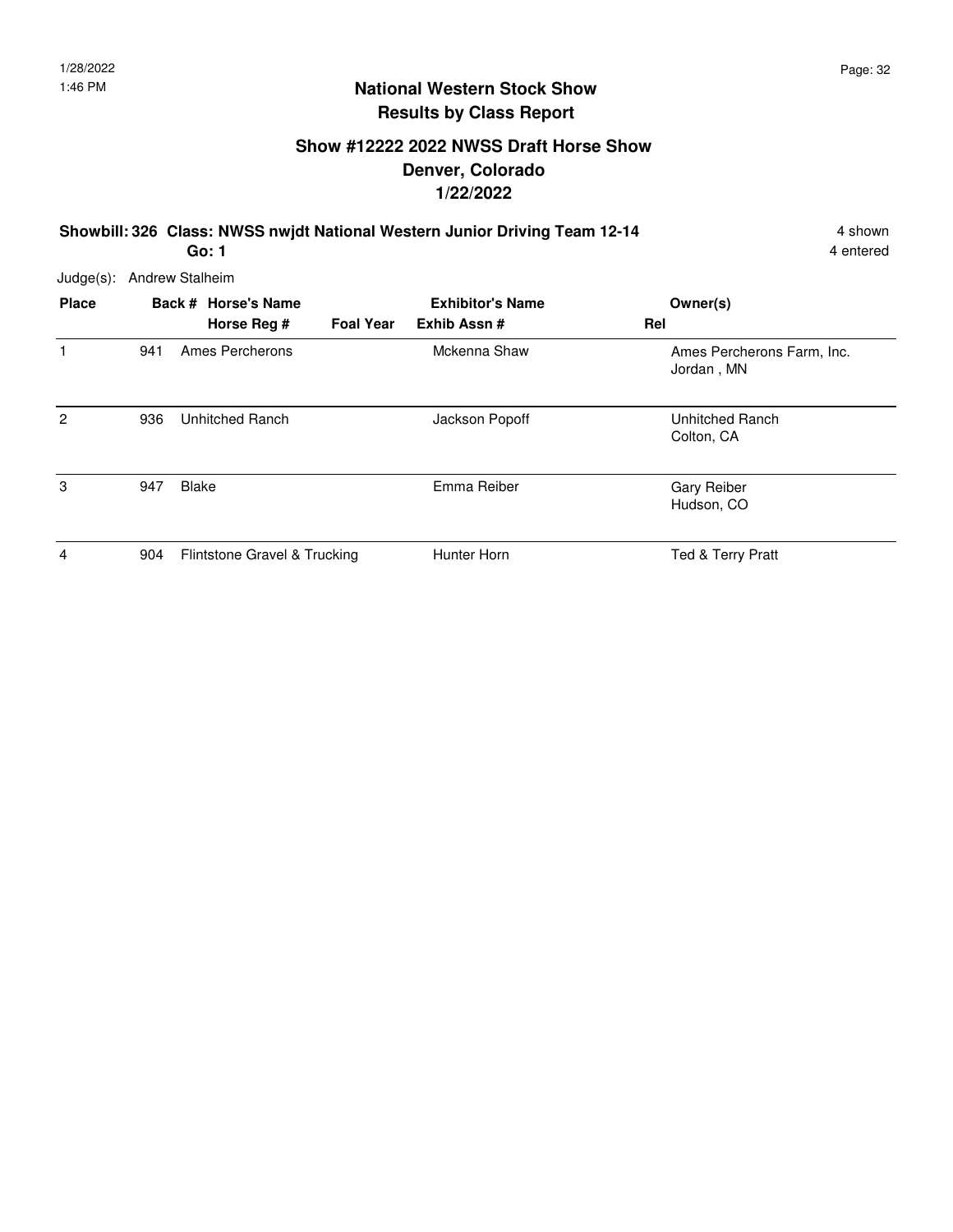## **Show #12222 2022 NWSS Draft Horse Show Denver, Colorado 1/22/2022**

**Showbill: 331 Class: NWSS nwjdt1 National Western Junior Driving Team 15-18** 4 Shown

**Go: 1**

| Judge(s):      |     | <b>Andrew Stalheim</b>             |                  |                                        |                                               |
|----------------|-----|------------------------------------|------------------|----------------------------------------|-----------------------------------------------|
| <b>Place</b>   |     | Back # Horse's Name<br>Horse Reg # | <b>Foal Year</b> | <b>Exhibitor's Name</b><br>Exhib Assn# | Owner(s)<br>Rel                               |
|                | 899 | Mark Messenger Memorial Hitch      |                  | <b>Taylor Coleman</b>                  | Mark Messenger Memorial Hitch<br>Cheyenne, WY |
| $\overline{2}$ | 923 | <b>Express Ranches Percherons</b>  |                  | Jaylon Hershberger                     | Bob Funk<br>Yukon, OK                         |
| 3              | 936 | Unhitched Ranch                    |                  | Sebastian Popoff                       | Unhitched Ranch<br>Colton, CA                 |
| 4              | 943 | Johnson Belgians                   |                  | Ava Ruthven                            | Gayle Gerein<br>Unity, SK                     |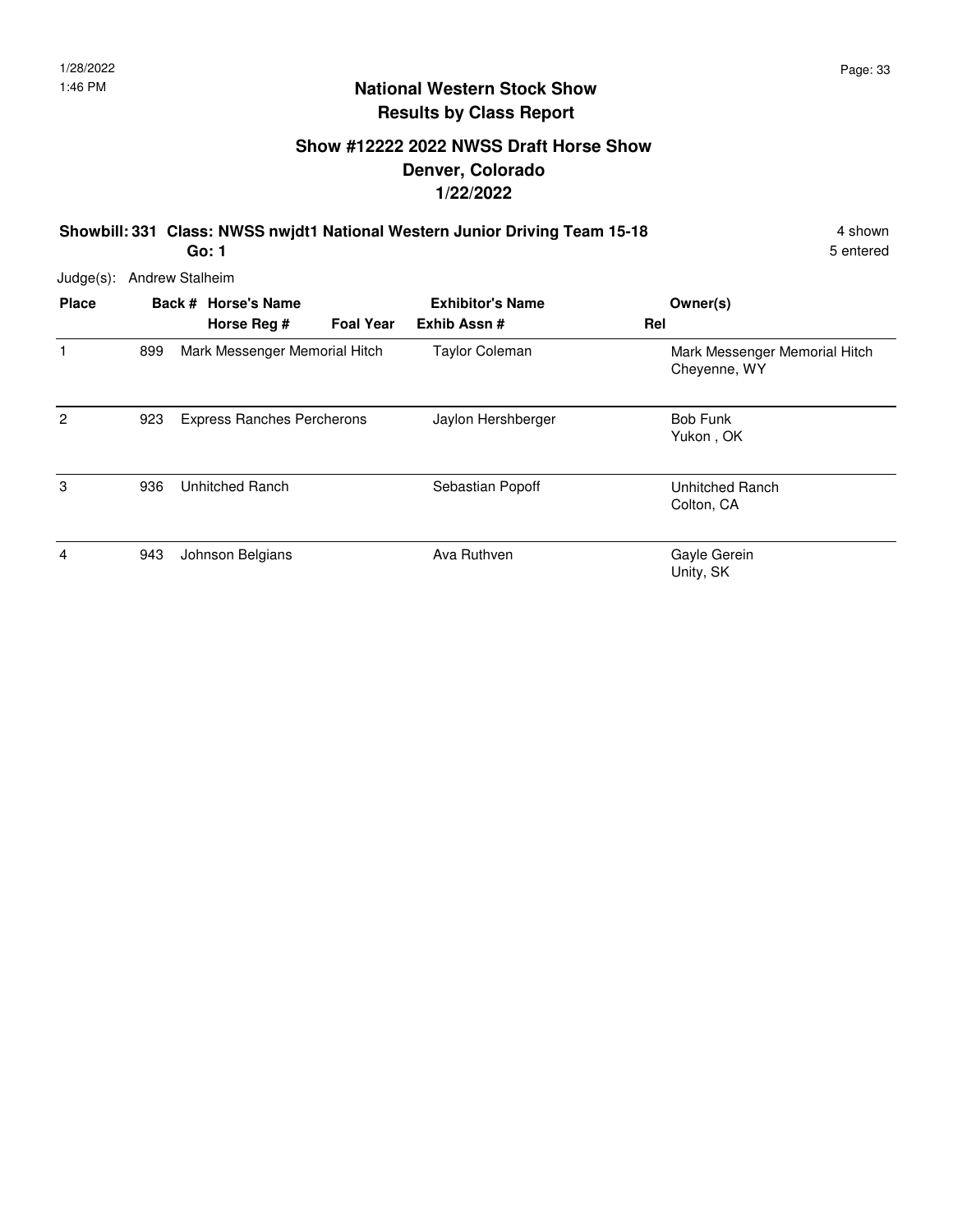#### **National Western Stock Show Results by Class Report**

#### **Show #12222 2022 NWSS Draft Horse Show Denver, Colorado 1/20/2022**

|                           | Showbill: 334 Class: NWSS nwftr National Western Draft/Mule Feed Team Race |               | ' shown   |  |
|---------------------------|----------------------------------------------------------------------------|---------------|-----------|--|
| Go: 1                     |                                                                            |               | 8 entered |  |
| Judge(s): Andrew Stalheim |                                                                            |               |           |  |
|                           |                                                                            | $\sim$ $\sim$ |           |  |

| Place | Back # Horse's Name |             | <b>Exhibitor's Name</b> | Owner(s)   |
|-------|---------------------|-------------|-------------------------|------------|
|       |                     | Horse Reg # | Foal Year Exhib Assn#   | <b>Rei</b> |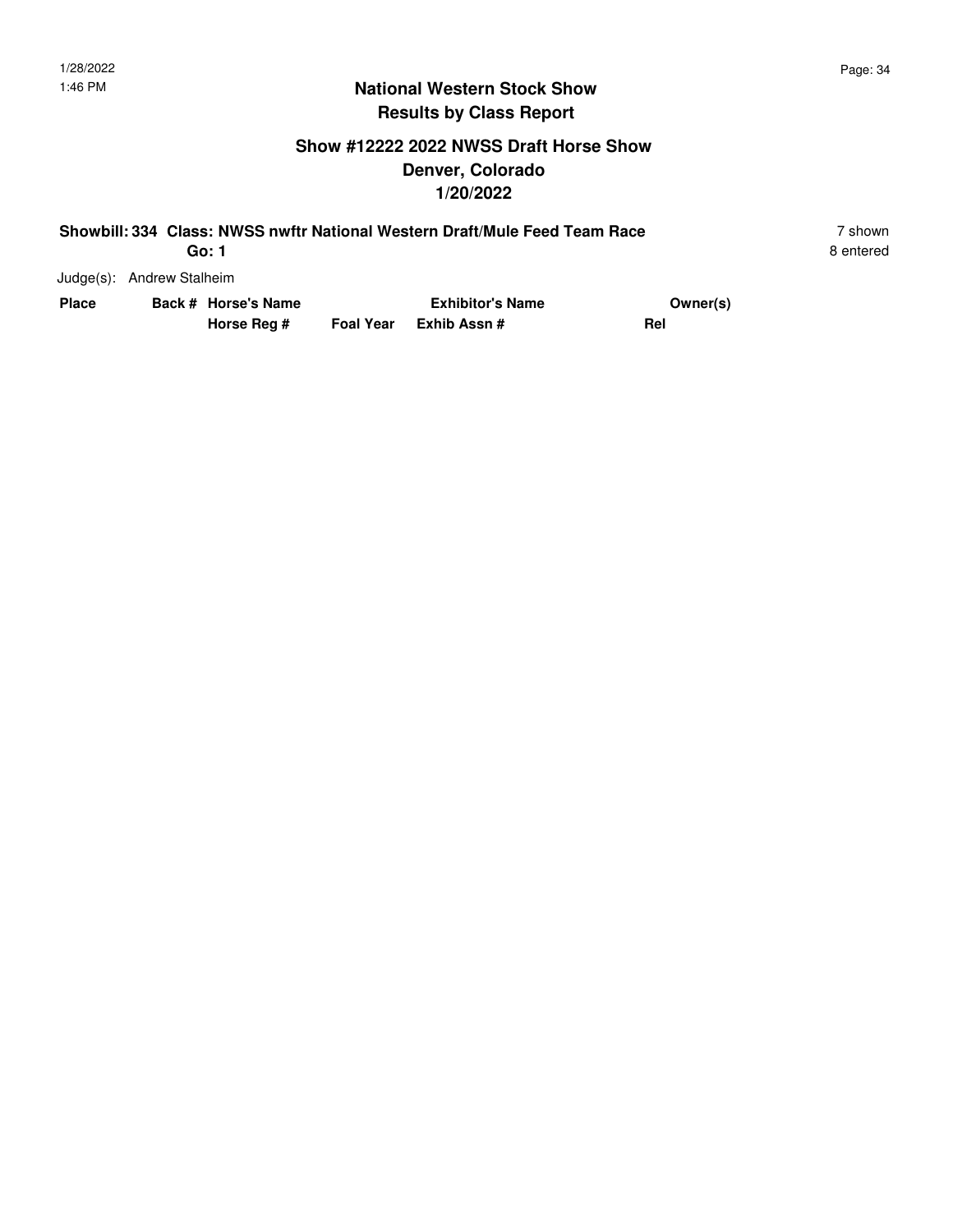## **Show #12222 2022 NWSS Draft Horse Show Denver, Colorado 1/23/2022**

**Showbill: 335 Class: NWSS nw8hh National Western 8 Horse Hitch** 7 shown **Go: 1**

17 entered

| <b>Place</b>   |     | Back # Horse's Name               | <b>Exhibitor's Name</b> | Owner(s)                                                         |
|----------------|-----|-----------------------------------|-------------------------|------------------------------------------------------------------|
|                |     | Horse Reg #<br><b>Foal Year</b>   | Exhib Assn #            | Rel                                                              |
| 1              | 929 | Jackson Fork Ranch                | Ross Honsberger         | Jackson Fork Ranch<br>Perchersons LLC<br>Little Jackson Hole, WY |
| $\overline{2}$ | 923 | <b>Express Ranches Percherons</b> | Josh Minshull           | <b>Bob Funk</b><br>Yukon, OK                                     |
| 3              | 935 | <b>Highpoint Clydesdales</b>      | Freeman Yoder           | <b>Bret Fielding</b><br>Hooper, UT                               |
| 4              | 941 | Ames Percherons                   | <b>Travis Shaw</b>      | Ames Percherons Farm, Inc.<br>Jordan, MN                         |
| 5              | 918 | Yoder Hay Company                 | Enos Yoder              | Enos Yoder<br>Z Westcliffe, CO                                   |
| 6              | 900 | Clark Family Orchards Inc         | Norman Yoder            | Dennis Clark<br>Palisade, CO                                     |
| 7              | 936 | <b>Unhitched Ranch</b>            | Nick Popoff             | <b>Unhitched Ranch</b><br>Colton, CA                             |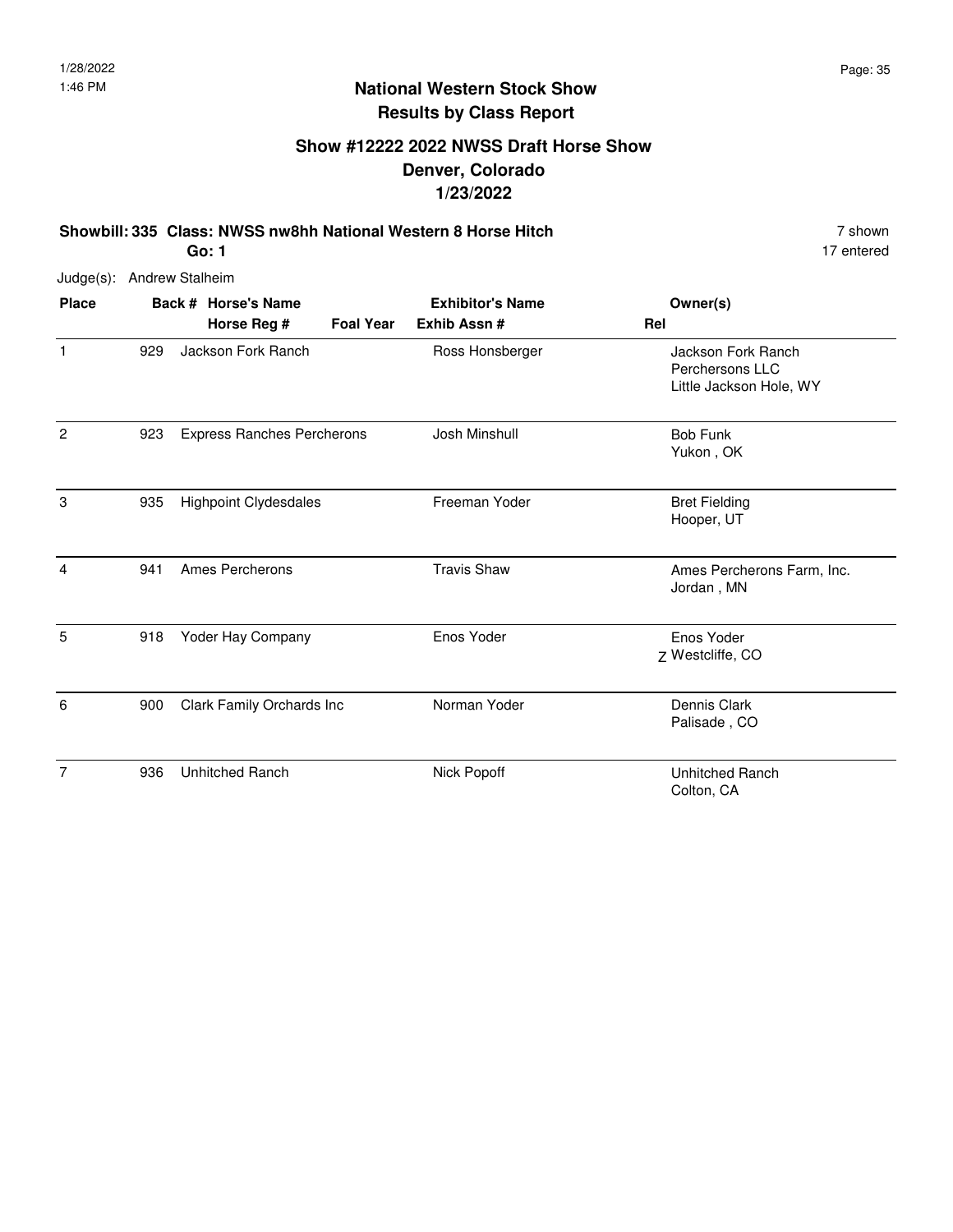#### **Show #12222 2022 NWSS Draft Horse Show Denver, Colorado 1/23/2022**

#### **Showbill: 337 Class: NWSS nwhw National Western Heavy Weight Pull** 10 Shown 10 shown **Go: 1**

| Judge(s): | Judge A |  |
|-----------|---------|--|
|-----------|---------|--|

| Place |  | Back # Horse's Name | <b>Exhibitor's Name</b> | Owner(s) |  |
|-------|--|---------------------|-------------------------|----------|--|
|       |  | Horse Reg #         | Foal Year Exhib Assn #  | Rel      |  |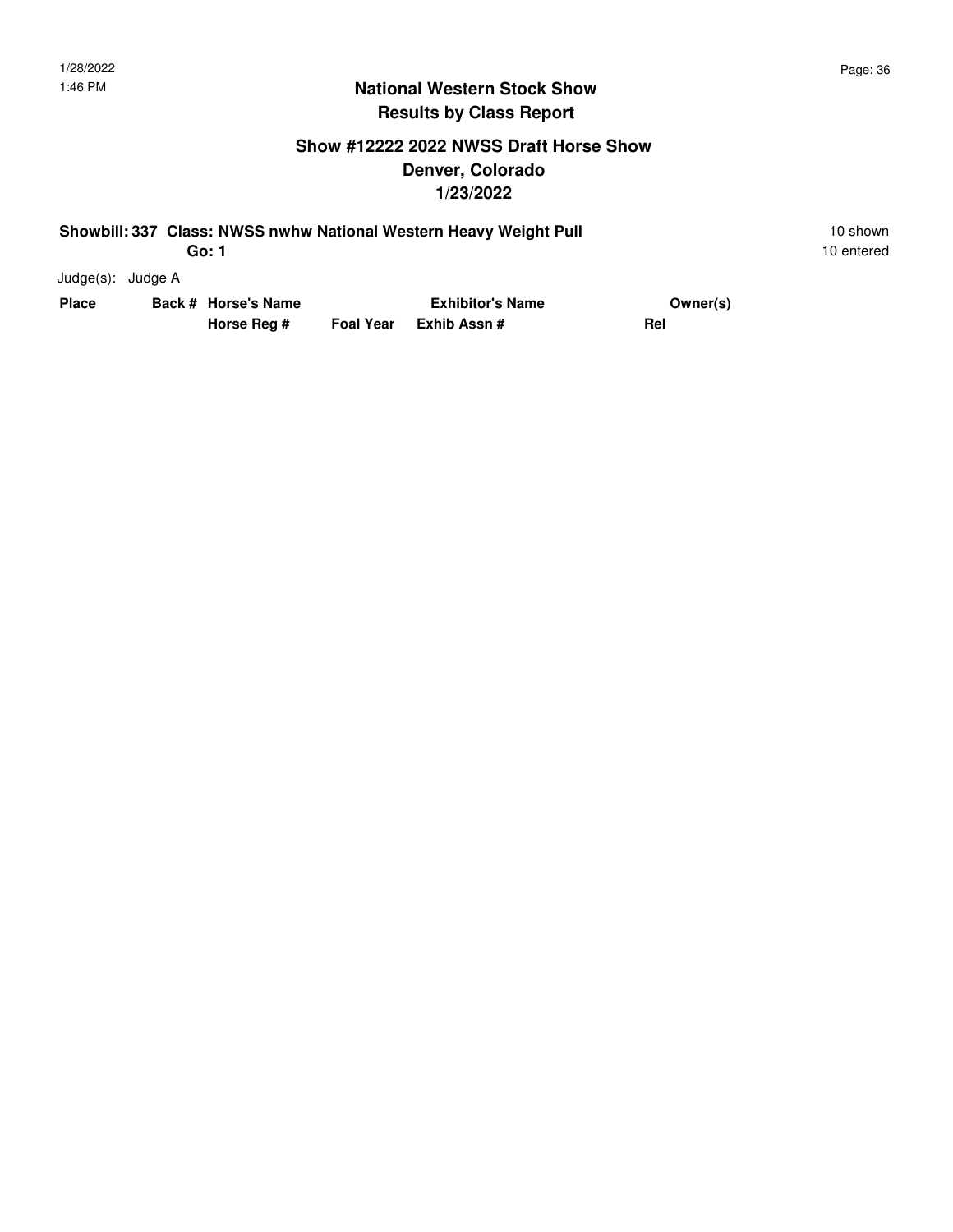## **Show #12222 2022 NWSS Draft Horse Show Denver, Colorado 1/21/2022**

**Showbill: 1000Class: NWSS nwfta National Western Draft/Mule Feed Team A** 8 shown

8 entered

| Judge(s): Andrew Stalheim |  |
|---------------------------|--|

| <b>Place</b>   |     | Back # Horse's Name         | <b>Exhibitor's Name</b> | Owner(s)             |                                           |
|----------------|-----|-----------------------------|-------------------------|----------------------|-------------------------------------------|
|                |     | Horse Reg #                 | <b>Foal Year</b>        | Exhib Assn #         | Rel                                       |
| 1              | 875 | Chief & Champ               |                         | Sam Kearns           | Sam Kearns<br>Z Franktown, CO             |
| $\overline{c}$ | 891 | Jack & Jackie               |                         | <b>Todd Thurston</b> | <b>Todd Thurston</b><br>Z Henefer, UT     |
| 3              | 886 | <b>Clancey And Hamilton</b> |                         | Kaylee Herring       | Darin Henry<br>Windsor, CO                |
| $\overline{4}$ | 894 | Johnny & June               |                         | <b>Matt Clover</b>   | <b>Matt Clover</b><br>Z Virginia City, MT |
| 5              | 889 | Blake & Leo                 |                         | Gary Reiber          | <b>Gary Reiber</b><br>Z Hudson, CO        |
| 6              | 882 | Babe & Belle                |                         | Wayne Coffman        | Wayne Coffman<br>Z Douds, I               |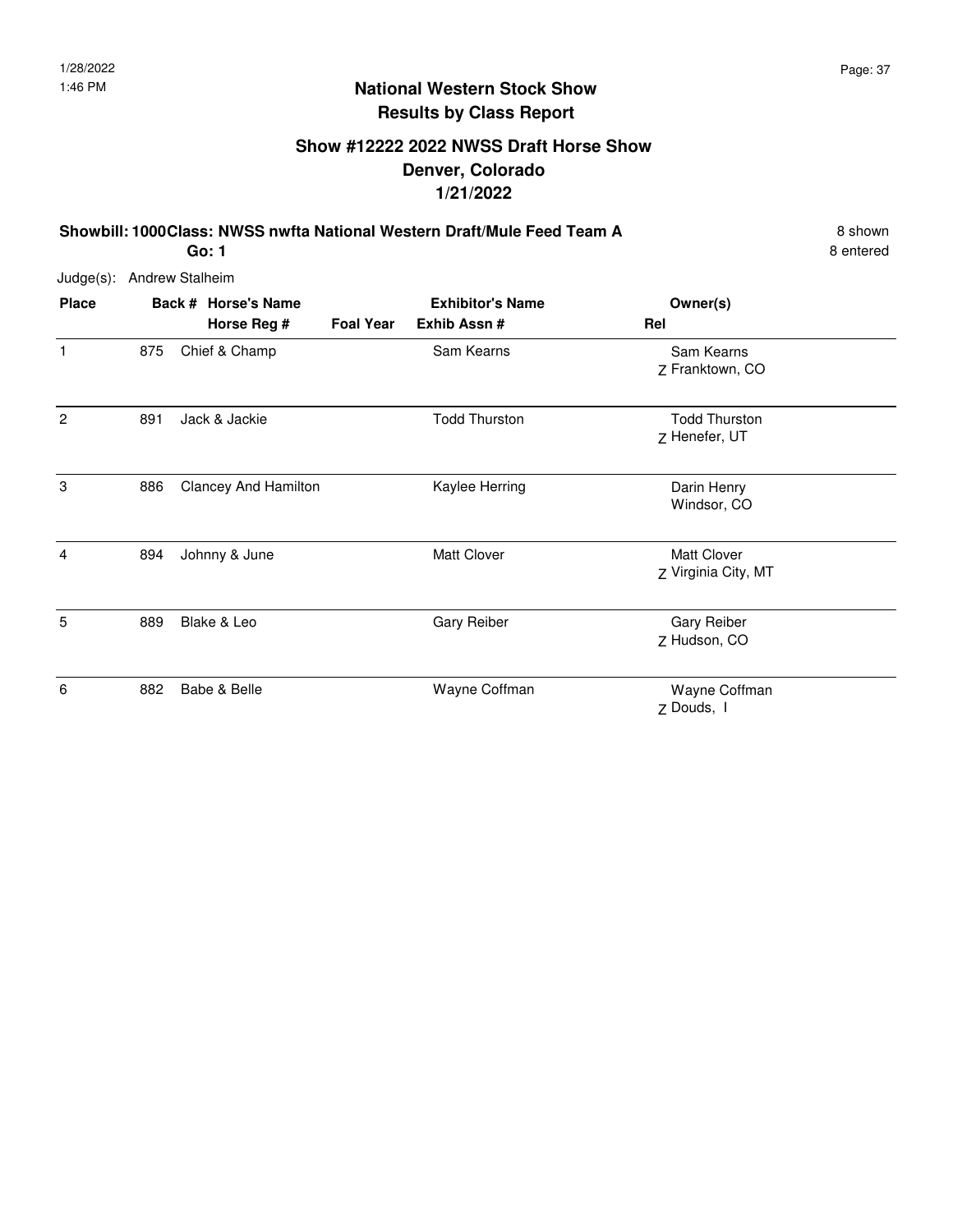## **Show #12222 2022 NWSS Draft Horse Show Denver, Colorado 1/22/2022**

**Showbill: 1001 Class: NWSS nwftb National Western Draft/Mule Feed Team B** 5 Shown

**Go: 1**

| Judge(s):    | <b>Andrew Stalheim</b> |                                    |                  |                                        |                                     |  |
|--------------|------------------------|------------------------------------|------------------|----------------------------------------|-------------------------------------|--|
| <b>Place</b> |                        | Back # Horse's Name<br>Horse Reg # | <b>Foal Year</b> | <b>Exhibitor's Name</b><br>Exhib Assn# | Owner(s)<br>Rel                     |  |
| 1            | 874                    | Howie & Striker                    |                  | Greg Kearns                            | Greg Kearns<br>Z Franktown, CO      |  |
| 2            | 895                    | Lange's Clyde's - Roy & Eric       |                  | Darrell Hill                           | Leslie Lange<br>Greeley, CO         |  |
| 3            | 881                    | Travis & Tracy                     |                  | <b>Tony Garrett</b>                    | <b>Tony Garrett</b><br>Z Douds, IA  |  |
| 4            | 877                    | Jake & Vic                         |                  | Jami Jensen                            | Jami Jensen<br>Z Larkspur, CO       |  |
| 5            | 880                    | Gibb & Spence                      |                  | Jeff Sparks                            | <b>Jeff Sparks</b><br>Z Bennett, CO |  |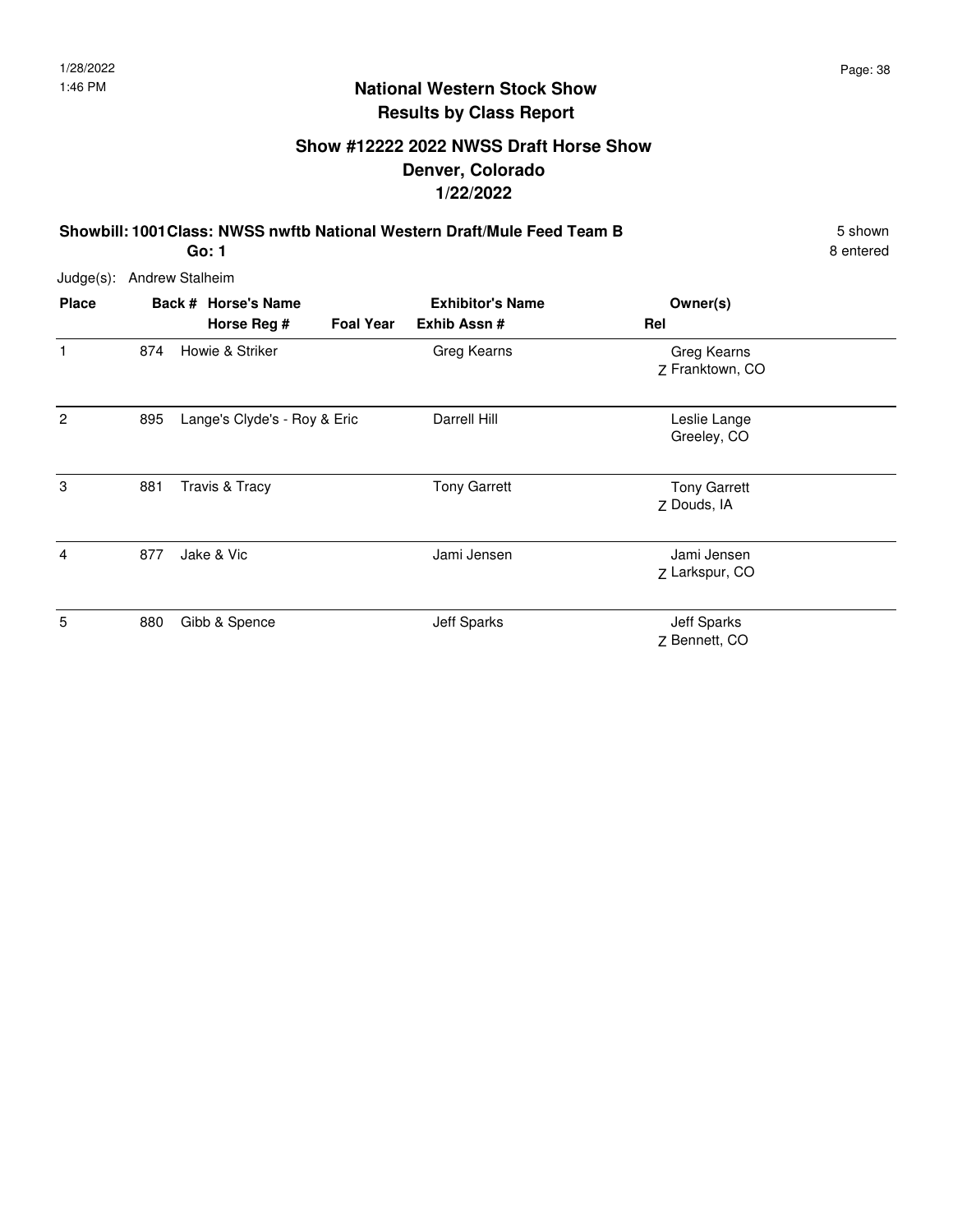## **Show #12222 2022 NWSS Draft Horse Show Denver, Colorado 1/22/2022**

**Showbill: 1002Class: NWSS nwftc National Western Draft/Mule Feed Team C** 7 shown

**Go: 1**

| Judge(s):    | <b>Andrew Stalheim</b> |                                    |                  |                                        |                                         |
|--------------|------------------------|------------------------------------|------------------|----------------------------------------|-----------------------------------------|
| <b>Place</b> |                        | Back # Horse's Name<br>Horse Reg # | <b>Foal Year</b> | <b>Exhibitor's Name</b><br>Exhib Assn# | Owner(s)<br>Rel                         |
| 1            | 893                    | Chip & King                        |                  | <b>Ed Beard</b>                        | Ed Beard<br>Z Franktown, CO             |
| 2            | 892                    | Edge & Tundra                      |                  | <b>Steve Beitz</b>                     | <b>Steve Beitz</b><br>Z Wellingston, CO |
| 3            | 896                    | Major & King                       |                  | Harley D Troyer                        | Harley D Troyer<br>Z Fort Lupton, CO    |
| 4            | 879                    | Cash & Cole                        |                  | <b>JC McDonald</b>                     | Joe Buzzitta<br>Commerce City, CO       |
| 5            | 876                    | Ted & Norman                       |                  | <b>Branden Harp</b>                    | <b>Branden Harp</b><br>Z Ladora, IA     |
| 6            | 884                    | Finnegan & Henry                   |                  | Macayla Henry                          | Darin Henry<br>Windsor, CO              |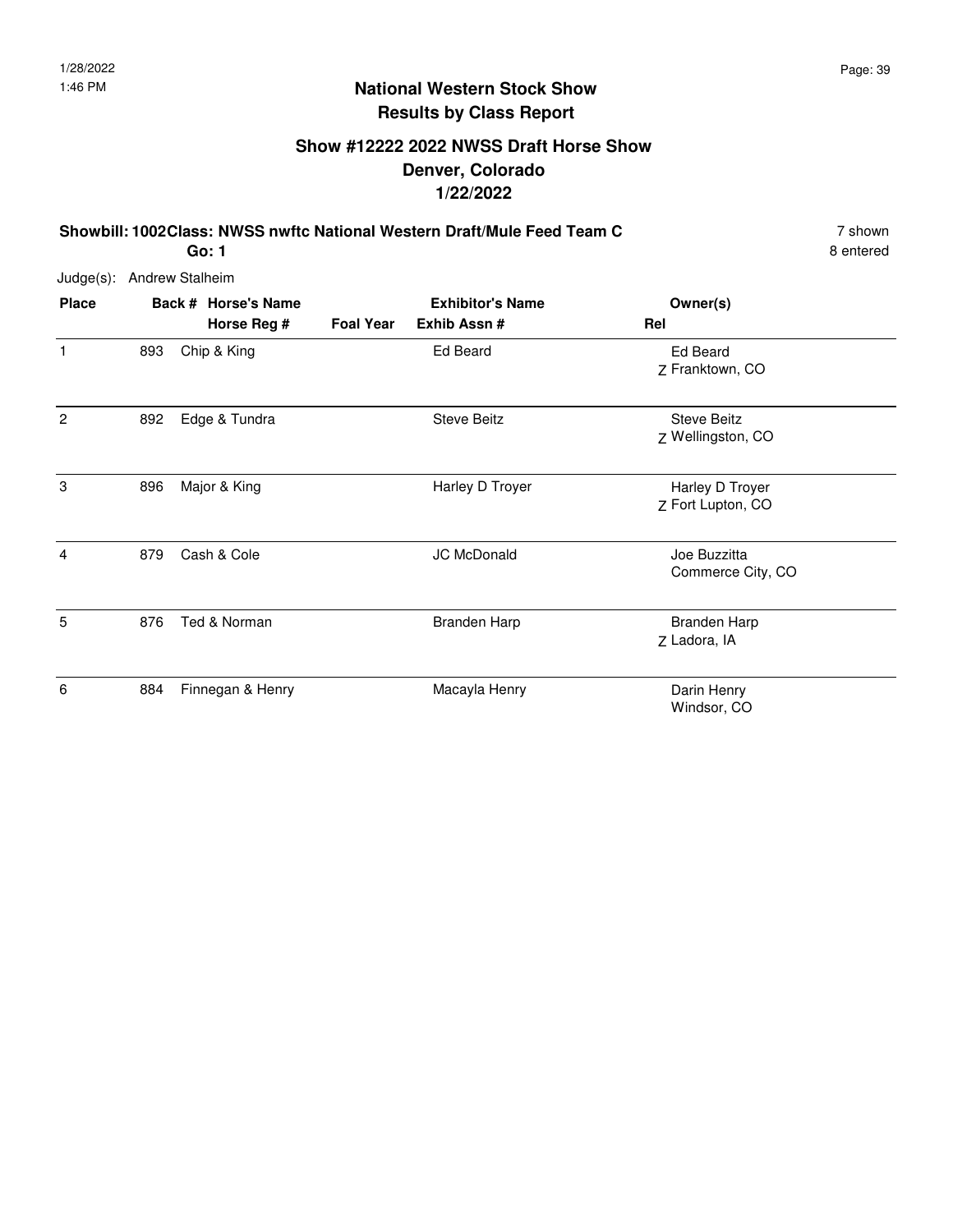## **Show #12222 2022 NWSS Draft Horse Show Denver, Colorado 1/23/2022**

**Showbill: 1003Class: NWSS nwftf National Western Draft/Mule Feed Team Final** 6 shown

6 entered

Judge(s): Andrew Stalheim

| <b>Place</b>   |     | Back # Horse's Name<br>Horse Reg # | <b>Foal Year</b> | <b>Exhibitor's Name</b><br>Exhib Assn# | Owner(s)<br>Rel                         |
|----------------|-----|------------------------------------|------------------|----------------------------------------|-----------------------------------------|
| 1              | 874 | Howie & Striker                    |                  | Greg Kearns                            | Greg Kearns<br>Z Franktown, CO          |
| $\overline{2}$ | 875 | Chief & Champ                      |                  | Sam Kearns                             | Sam Kearns<br>Z Franktown, CO           |
| 3              | 892 | Edge & Tundra                      |                  | <b>Steve Beitz</b>                     | <b>Steve Beitz</b><br>Z Wellingston, CO |
| 4              | 895 | Lange's Clyde's - Roy & Eric       |                  | Darrell Hill                           | Leslie Lange<br>Greeley, CO             |
| 5              | 891 | Jack & Jackie                      |                  | <b>Todd Thurston</b>                   | <b>Todd Thurston</b><br>Z Henefer, UT   |
| 6              | 893 | Chip & King                        |                  | Ed Beard                               | <b>Ed Beard</b><br>Z Franktown, CO      |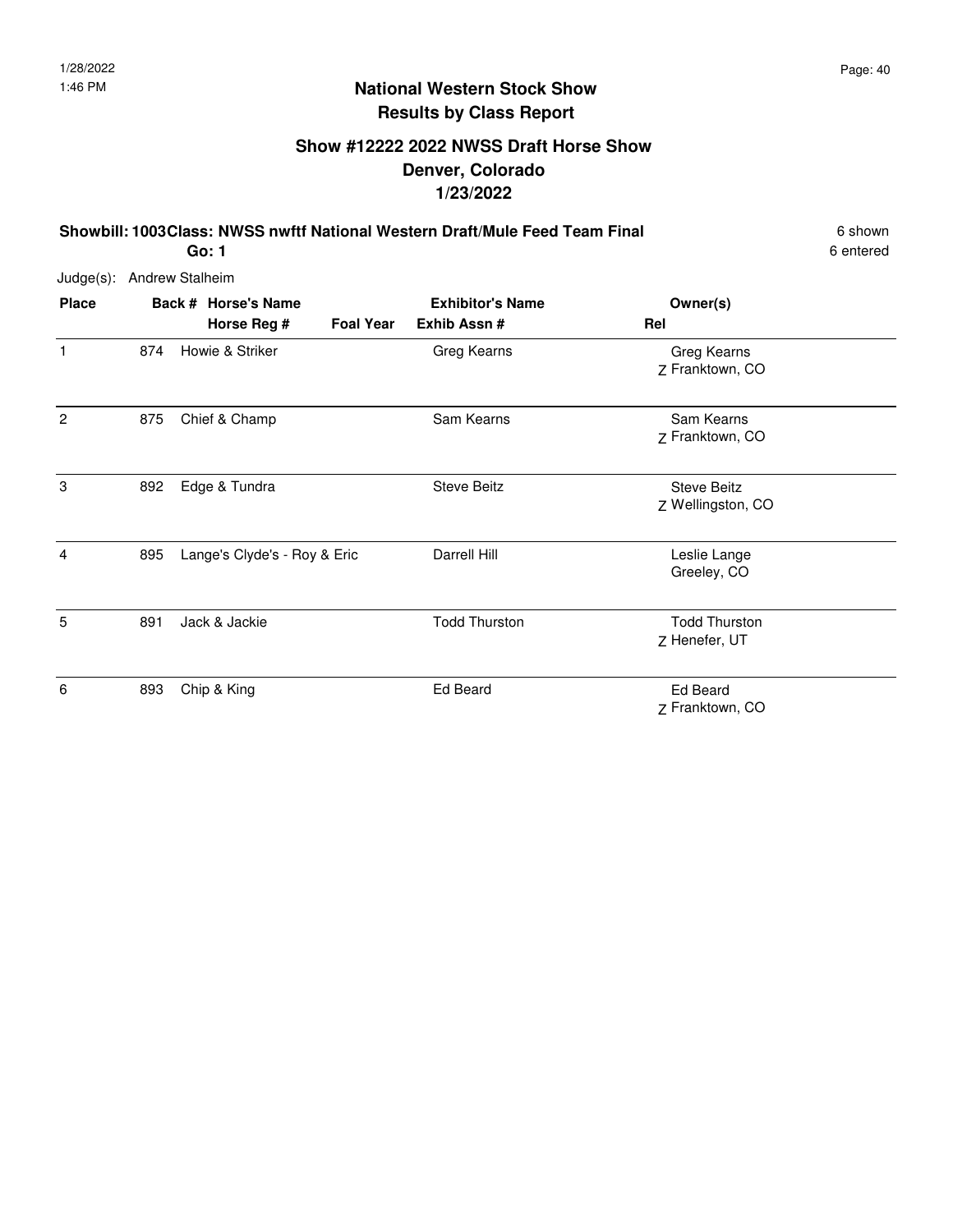2 entered

#### **National Western Stock Show Results by Class Report**

## **Show #12222 2022 NWSS Draft Horse Show Denver, Colorado 1/21/2022**

#### **Showbill: 6000Class: NWSS nwdsgr Grand/Reserve Draft Stallion** 2 shown

Judge(s): Joe Biren

| <b>Place</b>   |     | Back # Horse's Name<br>Horse Reg # | <b>Foal Year</b> | <b>Exhibitor's Name</b><br>Exhib Assn# | Owner(s)<br>Rel                       |
|----------------|-----|------------------------------------|------------------|----------------------------------------|---------------------------------------|
|                | 931 | Legend                             |                  | Katie Cook                             | Freeman Yoder<br>Hooper, UT           |
| $\overline{2}$ | 944 | Starcastle King James              |                  | Norman Yoder                           | Mackenzie Shires, LLC<br>Longmont, CO |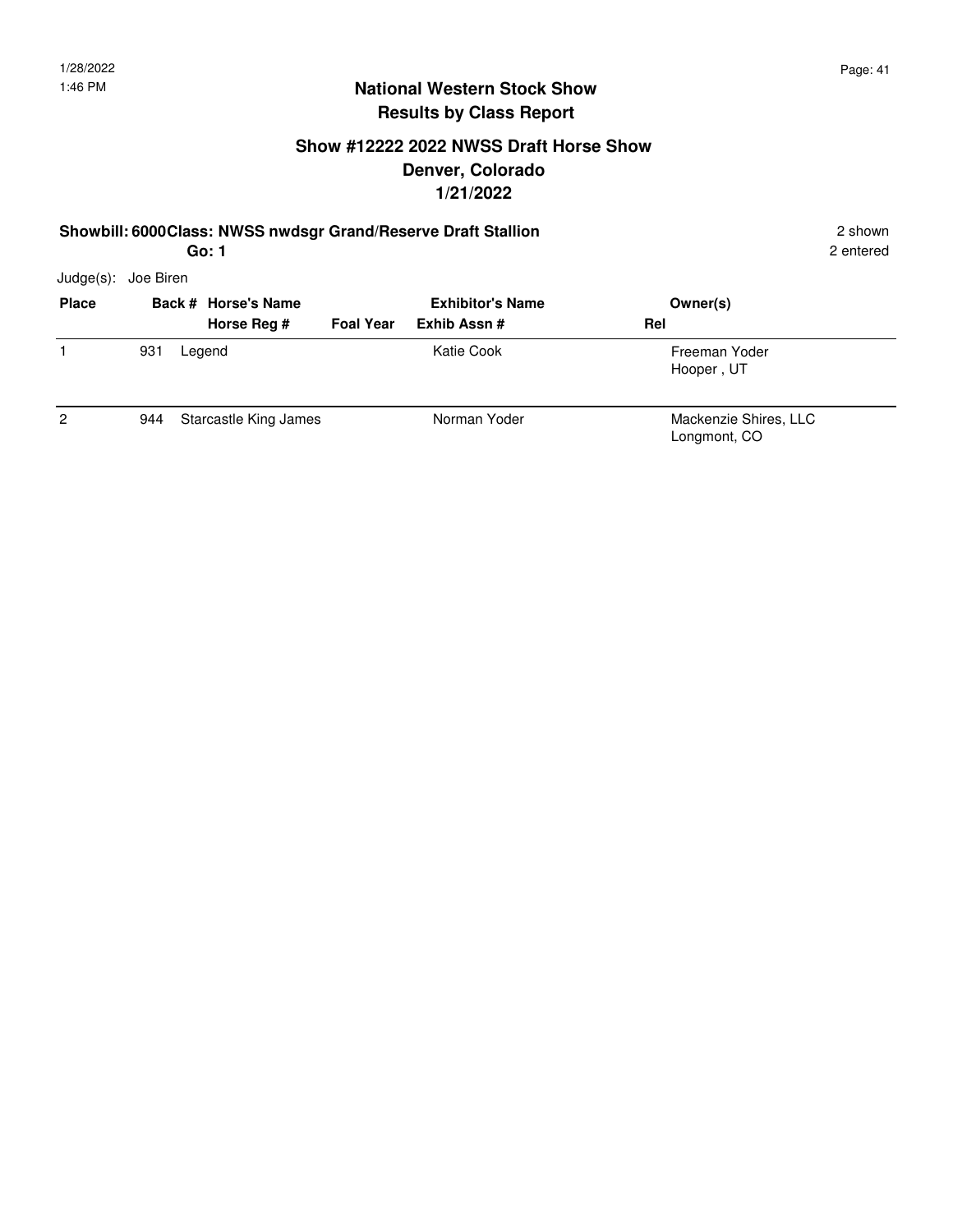2 entered

#### **National Western Stock Show Results by Class Report**

## **Show #12222 2022 NWSS Draft Horse Show Denver, Colorado 1/21/2022**

#### **Showbill: 6001 Class: NWSS nwdmgr Grand/Reserve Draft Mare** 2 shown 2 shown

**Go: 1** Judge(s): Joe Biren

| <b>Place</b> |     | Back # Horse's Name<br>Horse Reg # | <b>Foal Year</b> | <b>Exhibitor's Name</b><br>Exhib Assn# | Owner(s)<br>Rel                           |  |
|--------------|-----|------------------------------------|------------------|----------------------------------------|-------------------------------------------|--|
|              | 937 | Gingerbread Count On Sadie Lee     |                  | Dean Woodbury                          | <b>Blue Ribbon Days</b><br>Farmington, MO |  |
| 2            | 942 | Weeping Meadow Alaina              |                  | Gayle Gerein                           | Gayle Gerein<br>Z Unity, SK               |  |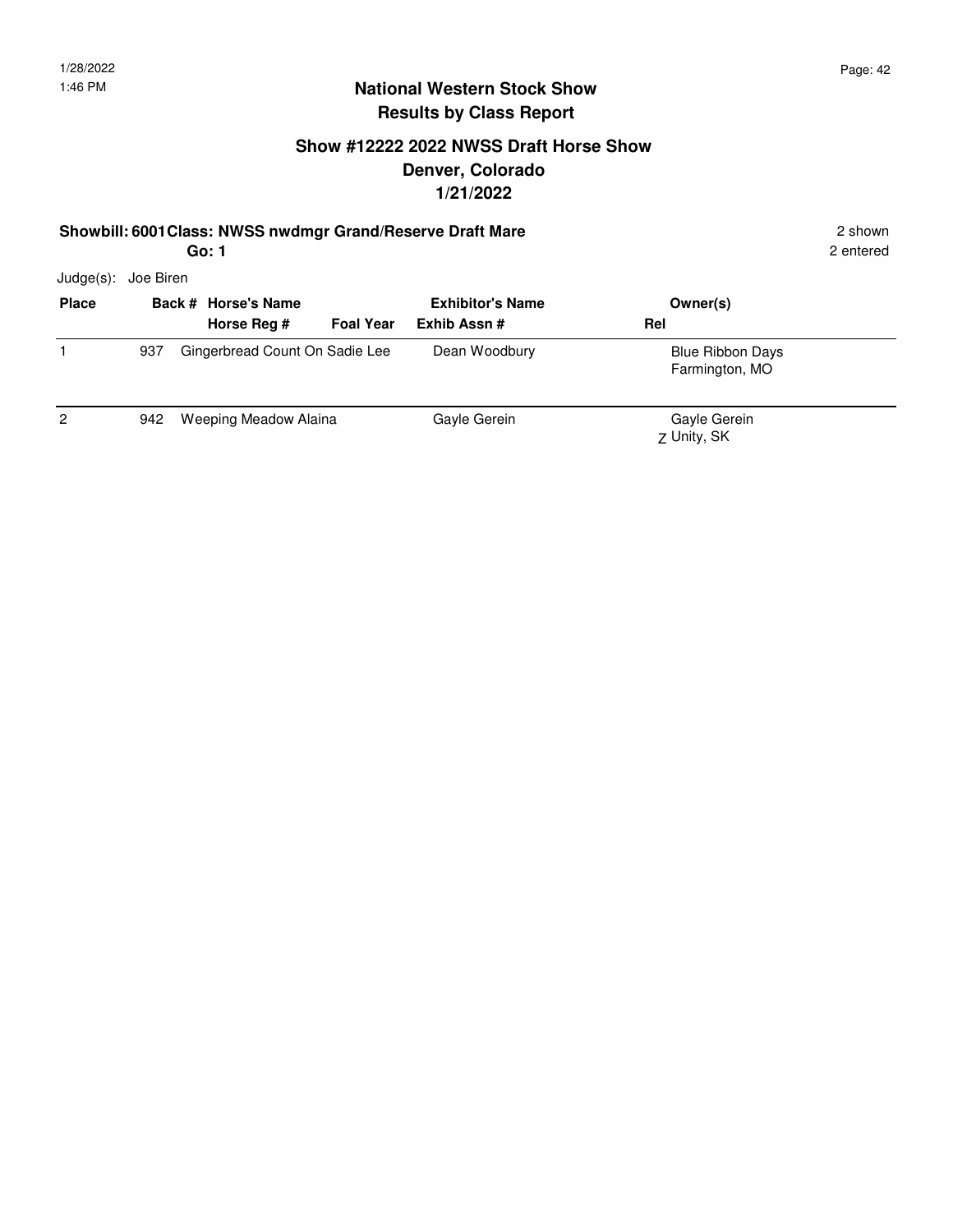## **Show #12222 2022 NWSS Draft Horse Show Denver, Colorado 1/21/2022**

**Showbill: 6002Class: NWSS nwdggr Grand/Reserve Draft Gelding 2 shown 2 shown** 2 shown

2 entered

Judge(s): Joe Biren

| <b>Place</b> |     | Back # Horse's Name     |                  | <b>Exhibitor's Name</b> | Owner(s)                                                                                                            |
|--------------|-----|-------------------------|------------------|-------------------------|---------------------------------------------------------------------------------------------------------------------|
|              |     | Horse Reg #             | <b>Foal Year</b> | Exhib Assn#             | Rel                                                                                                                 |
| 1            | 964 | Vintage Tazz            |                  | Tim Sparrow             | Young Living Essential Oils<br>Nephi, UT<br>Unknown - Horse Owner<br>Unknown - Horse Owner<br>Unknown - Horse Owner |
| 2            | 934 | <b>Big Shoe Driller</b> |                  | Exhibitor O             | <b>Heather Faeth</b><br>Fort Madison, IA<br><b>Bret Fielding</b><br>Hooper, UT<br>Unknown - Horse Owner             |
|              |     |                         |                  |                         | Unknown - Horse Owner                                                                                               |